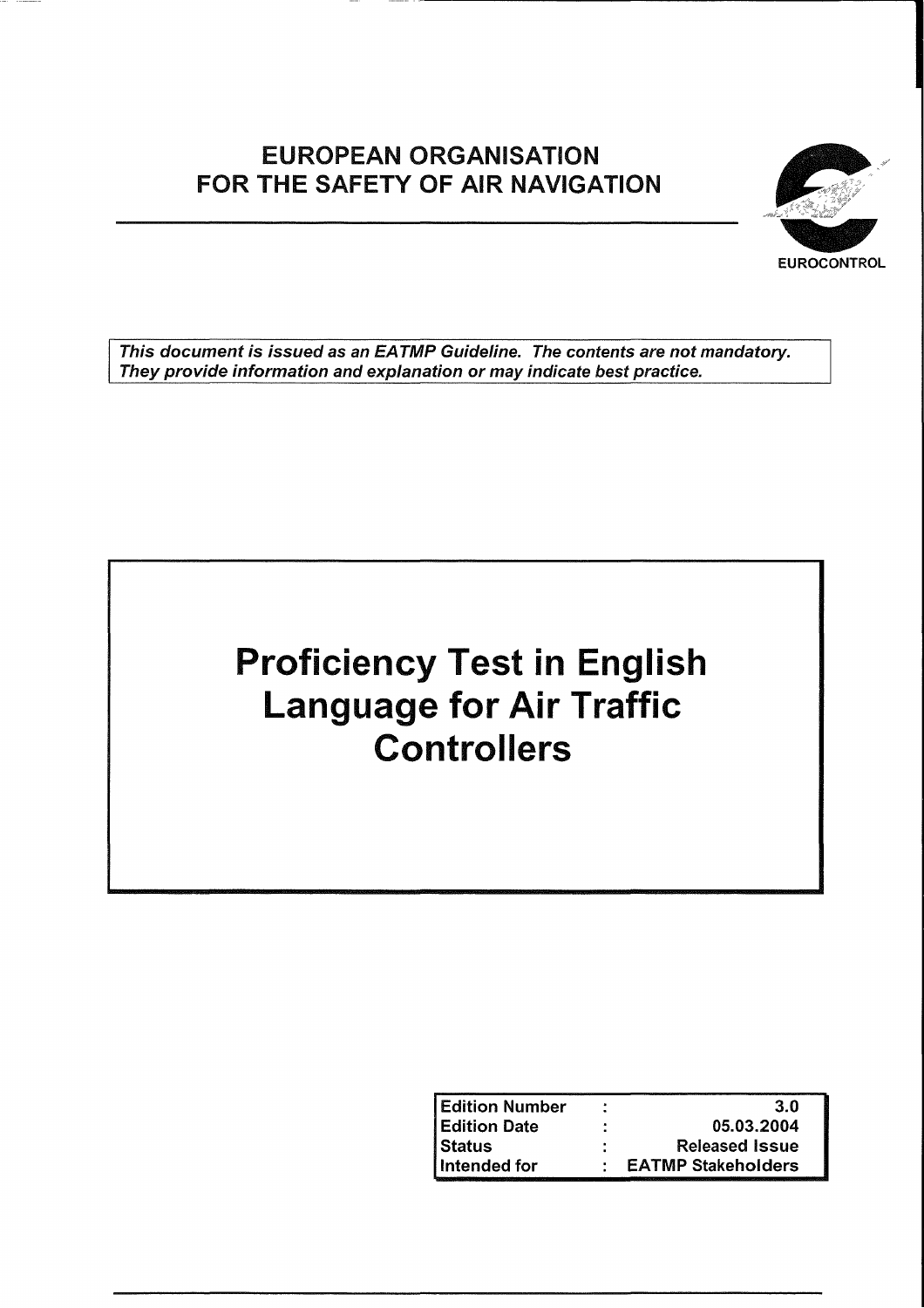# <span id="page-1-0"></span>**DOCUMENT CHARACTERISTICS**

| <b>Proficiency Test in English Language for Air Traffic</b><br><b>Controllers</b> |   |                                                                                                                                                                                                                                                                                                                                                                                                                                                                                                                         |                 |                                                   |                      |              |
|-----------------------------------------------------------------------------------|---|-------------------------------------------------------------------------------------------------------------------------------------------------------------------------------------------------------------------------------------------------------------------------------------------------------------------------------------------------------------------------------------------------------------------------------------------------------------------------------------------------------------------------|-----------------|---------------------------------------------------|----------------------|--------------|
|                                                                                   |   |                                                                                                                                                                                                                                                                                                                                                                                                                                                                                                                         |                 | <b>EATMP Infocentre Reference:</b>                |                      | 040201-03    |
| <b>Document Identifier</b>                                                        |   |                                                                                                                                                                                                                                                                                                                                                                                                                                                                                                                         |                 | <b>Edition Number:</b>                            |                      | 30           |
| HUM ET1 ST05 3000-GUI-01                                                          |   |                                                                                                                                                                                                                                                                                                                                                                                                                                                                                                                         |                 |                                                   | <b>Edition Date:</b> | 05 03 2004   |
|                                                                                   |   |                                                                                                                                                                                                                                                                                                                                                                                                                                                                                                                         | <b>Abstract</b> |                                                   |                      |              |
|                                                                                   |   | The Proficiency Test in English Language for Air Traffic Controllers (PELA Test) was developed in<br>recognition of the need for (student) air traffic controllers to demonstrate proficiency in English when<br>standard International Civil Aviation Organization (ICAO) Radiotelephony (R/T) phraseology proves<br>inadequate for effective aeronautical communication Completed in 1994, the PELA Test underwent<br>a period of evaluation in 1995-97 with almost three hundred student controllers from six States |                 |                                                   |                      |              |
| User Group Meeting in February 2001                                               |   | This edition describes the changes made to the PELA Test arising from comments made by the first                                                                                                                                                                                                                                                                                                                                                                                                                        |                 |                                                   |                      |              |
|                                                                                   |   | The PELA Test is fully compatible with the requirements of ICAO's Language Proficiency Standard -<br>Level 4, Operational (detailed in the Guideline to Annex 1, 'Personnel Licensing' [2004])                                                                                                                                                                                                                                                                                                                          |                 |                                                   |                      |              |
|                                                                                   |   | The actual deliverable is the PELA Test, available under conditions specified in a licence agreement<br>between EUROCONTROL and European Civil Aviation Conference (ECAC) Member States<br>However, a sample test can be freely consulted                                                                                                                                                                                                                                                                               |                 |                                                   |                      |              |
|                                                                                   |   | Keywords                                                                                                                                                                                                                                                                                                                                                                                                                                                                                                                |                 |                                                   |                      |              |
| Oral responses                                                                    |   | Interactive                                                                                                                                                                                                                                                                                                                                                                                                                                                                                                             |                 | Appropriacy                                       |                      | Trialling    |
| Listening                                                                         |   | Language proficiency                                                                                                                                                                                                                                                                                                                                                                                                                                                                                                    |                 | <b>Test validity</b>                              |                      | Interlocutor |
| Effective communication                                                           |   | Test security                                                                                                                                                                                                                                                                                                                                                                                                                                                                                                           |                 | Rater                                             |                      | Candidate    |
| <b>Contact Person</b>                                                             |   | Tel                                                                                                                                                                                                                                                                                                                                                                                                                                                                                                                     |                 | <b>Unit</b>                                       |                      |              |
| Adrian ENRIGHT                                                                    |   | +352-43 60 61 217                                                                                                                                                                                                                                                                                                                                                                                                                                                                                                       |                 | Training Development and Harmonisation (TDH) Unit |                      |              |
|                                                                                   |   |                                                                                                                                                                                                                                                                                                                                                                                                                                                                                                                         |                 |                                                   |                      |              |
|                                                                                   |   |                                                                                                                                                                                                                                                                                                                                                                                                                                                                                                                         |                 |                                                   |                      |              |
| <b>Status</b>                                                                     |   | Intended for                                                                                                                                                                                                                                                                                                                                                                                                                                                                                                            |                 |                                                   | Accessible via       |              |
| <b>Working Draft</b>                                                              | □ | <b>General Public</b>                                                                                                                                                                                                                                                                                                                                                                                                                                                                                                   | □               | Intranet                                          |                      | □            |
| Draft                                                                             | П | <b>EATMP Stakeholders</b>                                                                                                                                                                                                                                                                                                                                                                                                                                                                                               | ☑               | Extranet                                          |                      | П            |
| Proposed Issue                                                                    | □ | <b>Restricted Audience</b>                                                                                                                                                                                                                                                                                                                                                                                                                                                                                              | □               | Internet (www eurocontrol.int)                    |                      | ☑            |

|                    |                                              | <b>Contract Contract</b> |
|--------------------|----------------------------------------------|--------------------------|
| Path:              | G:\Deliverables\HUM Deliverable pdf Library\ |                          |
| <b>Host System</b> | <b>Software</b>                              | Size                     |
| Windows NT         | Microsoft Word 8 0b                          |                          |

Released Issue 0 *Pnnted & electromc copies ofthe document can be obtamed from the EATMP Infocentre (see page m)*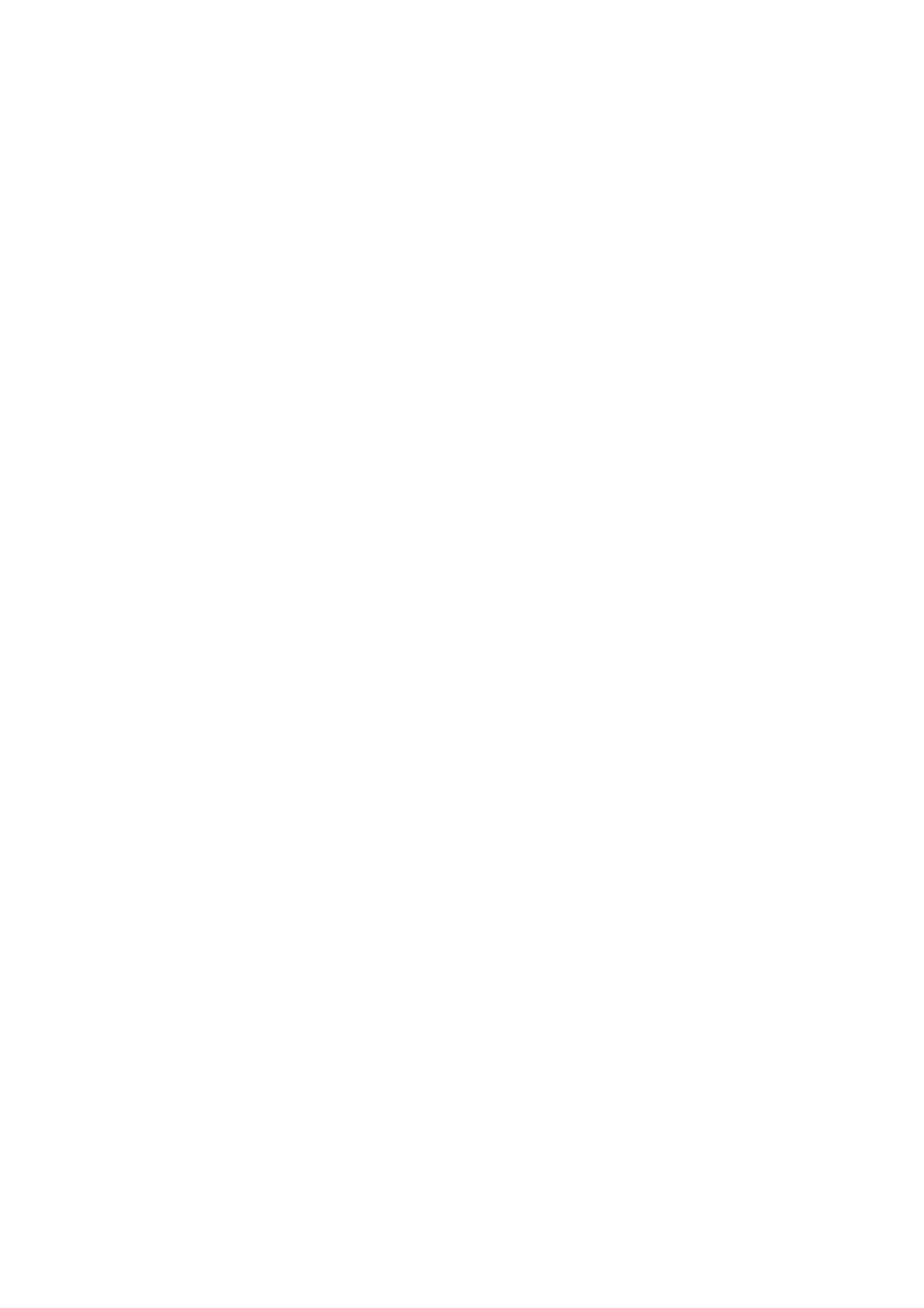# **DOCUMENT CHANGE RECORD**

The following table records the complete history of the successive editions of the present document

| 10             | 21 10 1996 |           | Released Issue of first edition                                                                                             | All |
|----------------|------------|-----------|-----------------------------------------------------------------------------------------------------------------------------|-----|
| 11             | 15 10 1997 |           | Revised first edition editorial changes, inclusion<br>of en-route version                                                   | All |
| 20             | 30 12 1999 |           | Released Issue of second edition                                                                                            | All |
| 2 <sub>1</sub> | 22 05.2003 |           | Draft of third edition changes to the PELA Test<br>layout and format                                                        | All |
| 22             | 17 11 2003 |           | Proposed Issue of third edition, for HRS-PSG<br>Meeting end of January 2004 document<br>configuration and editorial changes | All |
| 30             | 05 03 2004 | 040201-03 | Released Issue of third edition (agreed on<br>28-29 01 2004) final configuration adjustments                                | All |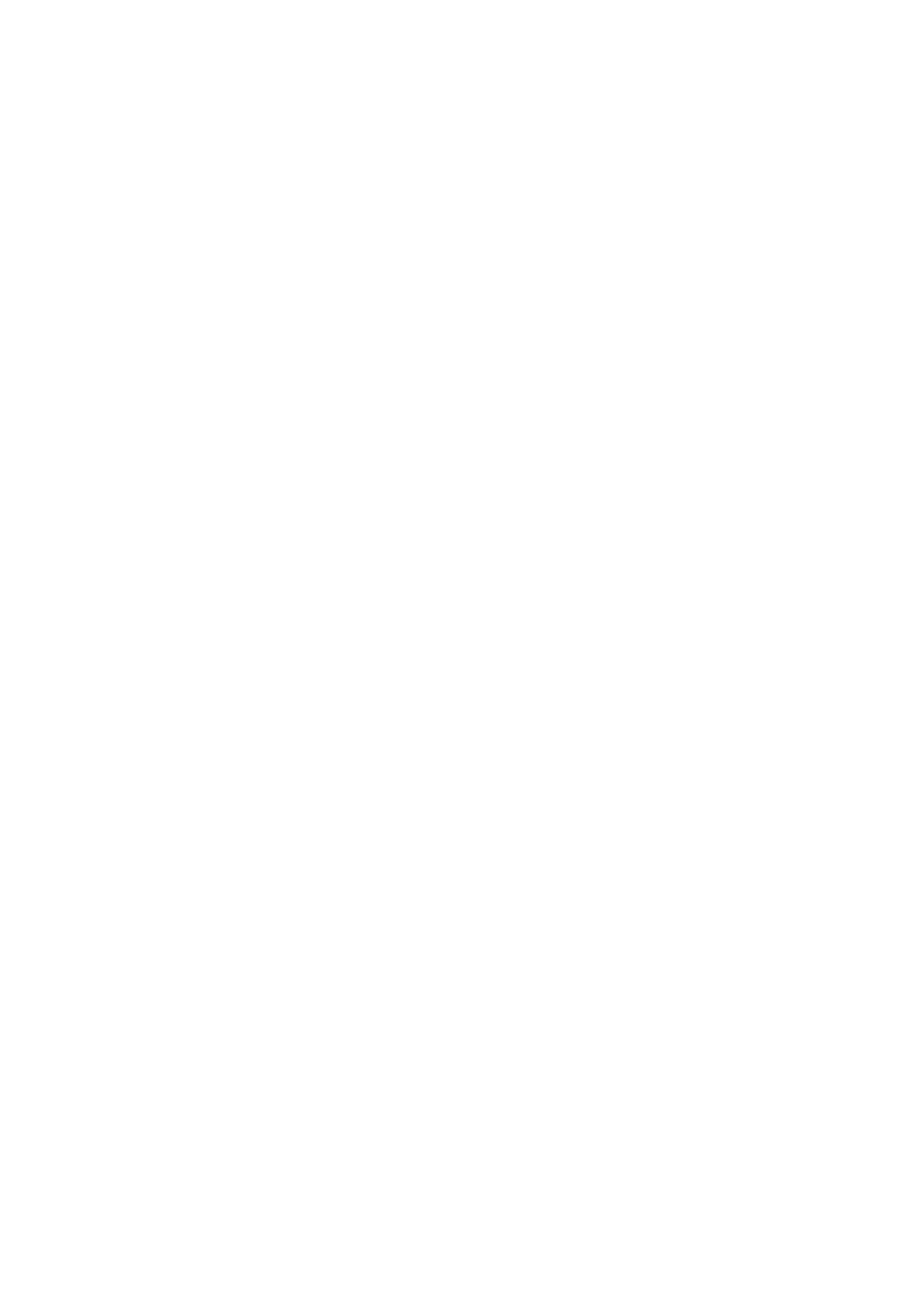# **CONTENTS**

|    | 1.             |                                                                                           |                                                                                            |                                                                                                                                                                                                                                                                                                                                                                                                                                                             |                                                                                                                                                                                                                                                                                                                                                                                                                                                             |                |
|----|----------------|-------------------------------------------------------------------------------------------|--------------------------------------------------------------------------------------------|-------------------------------------------------------------------------------------------------------------------------------------------------------------------------------------------------------------------------------------------------------------------------------------------------------------------------------------------------------------------------------------------------------------------------------------------------------------|-------------------------------------------------------------------------------------------------------------------------------------------------------------------------------------------------------------------------------------------------------------------------------------------------------------------------------------------------------------------------------------------------------------------------------------------------------------|----------------|
|    | 11             | PELA in Use                                                                               |                                                                                            | $\mathcal{L}(\mathcal{L}(\mathcal{L}(\mathcal{L}(\mathcal{L}(\mathcal{L}(\mathcal{L}(\mathcal{L}(\mathcal{L}(\mathcal{L}(\mathcal{L}(\mathcal{L}(\mathcal{L}(\mathcal{L}(\mathcal{L}(\mathcal{L}(\mathcal{L}(\mathcal{L}(\mathcal{L}(\mathcal{L}(\mathcal{L}(\mathcal{L}(\mathcal{L}(\mathcal{L}(\mathcal{L}(\mathcal{L}(\mathcal{L}(\mathcal{L}(\mathcal{L}(\mathcal{L}(\mathcal{L}(\mathcal{L}(\mathcal{L}(\mathcal{L}(\mathcal{L}(\mathcal{L}(\mathcal{$ | المستحدث والمتحدث                                                                                                                                                                                                                                                                                                                                                                                                                                           | -5             |
|    | 1.2            | Need for Development                                                                      |                                                                                            |                                                                                                                                                                                                                                                                                                                                                                                                                                                             |                                                                                                                                                                                                                                                                                                                                                                                                                                                             |                |
|    | 13             | Terms of Reference.                                                                       |                                                                                            |                                                                                                                                                                                                                                                                                                                                                                                                                                                             |                                                                                                                                                                                                                                                                                                                                                                                                                                                             |                |
|    |                |                                                                                           |                                                                                            |                                                                                                                                                                                                                                                                                                                                                                                                                                                             |                                                                                                                                                                                                                                                                                                                                                                                                                                                             |                |
| 2. |                |                                                                                           |                                                                                            |                                                                                                                                                                                                                                                                                                                                                                                                                                                             |                                                                                                                                                                                                                                                                                                                                                                                                                                                             |                |
|    |                |                                                                                           |                                                                                            |                                                                                                                                                                                                                                                                                                                                                                                                                                                             |                                                                                                                                                                                                                                                                                                                                                                                                                                                             |                |
|    | 21             | Aim of the PELA Test                                                                      |                                                                                            |                                                                                                                                                                                                                                                                                                                                                                                                                                                             | $\mathcal{L}(\mathcal{L}(\mathcal{L}(\mathcal{L}(\mathcal{L}(\mathcal{L}(\mathcal{L}(\mathcal{L}(\mathcal{L}(\mathcal{L}(\mathcal{L}(\mathcal{L}(\mathcal{L}(\mathcal{L}(\mathcal{L}(\mathcal{L}(\mathcal{L}(\mathcal{L}(\mathcal{L}(\mathcal{L}(\mathcal{L}(\mathcal{L}(\mathcal{L}(\mathcal{L}(\mathcal{L}(\mathcal{L}(\mathcal{L}(\mathcal{L}(\mathcal{L}(\mathcal{L}(\mathcal{L}(\mathcal{L}(\mathcal{L}(\mathcal{L}(\mathcal{L}(\mathcal{L}(\mathcal{$ | $\overline{7}$ |
|    | 2.2            | Ann of the FEEA Test<br>General English Requirements<br>English Language and ATC Training |                                                                                            |                                                                                                                                                                                                                                                                                                                                                                                                                                                             |                                                                                                                                                                                                                                                                                                                                                                                                                                                             | $\ldots 7$     |
|    | 23             |                                                                                           |                                                                                            |                                                                                                                                                                                                                                                                                                                                                                                                                                                             |                                                                                                                                                                                                                                                                                                                                                                                                                                                             |                |
| 3. |                |                                                                                           |                                                                                            |                                                                                                                                                                                                                                                                                                                                                                                                                                                             |                                                                                                                                                                                                                                                                                                                                                                                                                                                             |                |
|    |                |                                                                                           |                                                                                            |                                                                                                                                                                                                                                                                                                                                                                                                                                                             |                                                                                                                                                                                                                                                                                                                                                                                                                                                             |                |
|    | 3 <sub>1</sub> | The PELA Test Four Papers                                                                 |                                                                                            |                                                                                                                                                                                                                                                                                                                                                                                                                                                             |                                                                                                                                                                                                                                                                                                                                                                                                                                                             | .9             |
|    | 32             | Paper 1 - Listening                                                                       | $\sim 100$ km s $^{-1}$                                                                    |                                                                                                                                                                                                                                                                                                                                                                                                                                                             |                                                                                                                                                                                                                                                                                                                                                                                                                                                             | 9              |
|    | 33             | Paper 2 - Oral Responses                                                                  |                                                                                            |                                                                                                                                                                                                                                                                                                                                                                                                                                                             | $\mathbf{A}^{(i)}$ and $\mathbf{A}^{(i)}$ are $\mathbf{A}^{(i)}$ and $\mathbf{A}^{(i)}$ and $\mathbf{A}^{(i)}$                                                                                                                                                                                                                                                                                                                                              | $\overline{9}$ |
|    | 34             | Paper 3 - Oral Interaction                                                                |                                                                                            |                                                                                                                                                                                                                                                                                                                                                                                                                                                             |                                                                                                                                                                                                                                                                                                                                                                                                                                                             | 9              |
|    | 35             | Paper 4 - Reading (optional)                                                              | and the second control of the                                                              |                                                                                                                                                                                                                                                                                                                                                                                                                                                             |                                                                                                                                                                                                                                                                                                                                                                                                                                                             | .10            |
|    | 36             | Structure of the PELA Test                                                                |                                                                                            |                                                                                                                                                                                                                                                                                                                                                                                                                                                             |                                                                                                                                                                                                                                                                                                                                                                                                                                                             | 11             |
| 4. |                |                                                                                           |                                                                                            |                                                                                                                                                                                                                                                                                                                                                                                                                                                             |                                                                                                                                                                                                                                                                                                                                                                                                                                                             |                |
|    |                |                                                                                           |                                                                                            |                                                                                                                                                                                                                                                                                                                                                                                                                                                             |                                                                                                                                                                                                                                                                                                                                                                                                                                                             | .13            |
|    | 41             | Paper 1 - Listening<br>Paper 2 – Oral Responses                                           |                                                                                            |                                                                                                                                                                                                                                                                                                                                                                                                                                                             | <b>Contract Contract</b>                                                                                                                                                                                                                                                                                                                                                                                                                                    | 13             |
|    | 42             | Paper 3 - Oral Interaction                                                                | $\mathcal{L}_{\text{max}}$ and $\mathcal{L}_{\text{max}}$ . The $\mathcal{L}_{\text{max}}$ |                                                                                                                                                                                                                                                                                                                                                                                                                                                             |                                                                                                                                                                                                                                                                                                                                                                                                                                                             | 13             |
|    | 43<br>44       | Paper $4 -$ Reading (optional) $\cdots$                                                   |                                                                                            |                                                                                                                                                                                                                                                                                                                                                                                                                                                             |                                                                                                                                                                                                                                                                                                                                                                                                                                                             | 14             |
|    | 45             |                                                                                           |                                                                                            |                                                                                                                                                                                                                                                                                                                                                                                                                                                             |                                                                                                                                                                                                                                                                                                                                                                                                                                                             | .14            |
|    |                |                                                                                           |                                                                                            | $\mathcal{L}^{\text{max}}_{\text{max}}$ and $\mathcal{L}^{\text{max}}_{\text{max}}$                                                                                                                                                                                                                                                                                                                                                                         | $\sim 10^{-1}$                                                                                                                                                                                                                                                                                                                                                                                                                                              |                |
| 5. |                | ENGLISH LANGUAGE PERFORMANCE REQUIREMENTS                                                 |                                                                                            |                                                                                                                                                                                                                                                                                                                                                                                                                                                             |                                                                                                                                                                                                                                                                                                                                                                                                                                                             | 15             |
|    | 51             | <b>Effective Communication</b>                                                            | $\ldots$                                                                                   | the control of the control of the                                                                                                                                                                                                                                                                                                                                                                                                                           |                                                                                                                                                                                                                                                                                                                                                                                                                                                             | 15             |
|    |                |                                                                                           |                                                                                            |                                                                                                                                                                                                                                                                                                                                                                                                                                                             |                                                                                                                                                                                                                                                                                                                                                                                                                                                             |                |
| 6. |                |                                                                                           |                                                                                            |                                                                                                                                                                                                                                                                                                                                                                                                                                                             |                                                                                                                                                                                                                                                                                                                                                                                                                                                             | 17             |
|    | 61             | Paper 1 - Listening                                                                       | $\cdots$                                                                                   |                                                                                                                                                                                                                                                                                                                                                                                                                                                             |                                                                                                                                                                                                                                                                                                                                                                                                                                                             | 17             |
|    | 62             | Paper 2- Oral Responses, and Paper 3 - Oral Interaction                                   |                                                                                            |                                                                                                                                                                                                                                                                                                                                                                                                                                                             |                                                                                                                                                                                                                                                                                                                                                                                                                                                             | 17             |
|    | 63             | Paper 4 - Reading (optional)                                                              | $\mathbf{r}$                                                                               |                                                                                                                                                                                                                                                                                                                                                                                                                                                             |                                                                                                                                                                                                                                                                                                                                                                                                                                                             | 18             |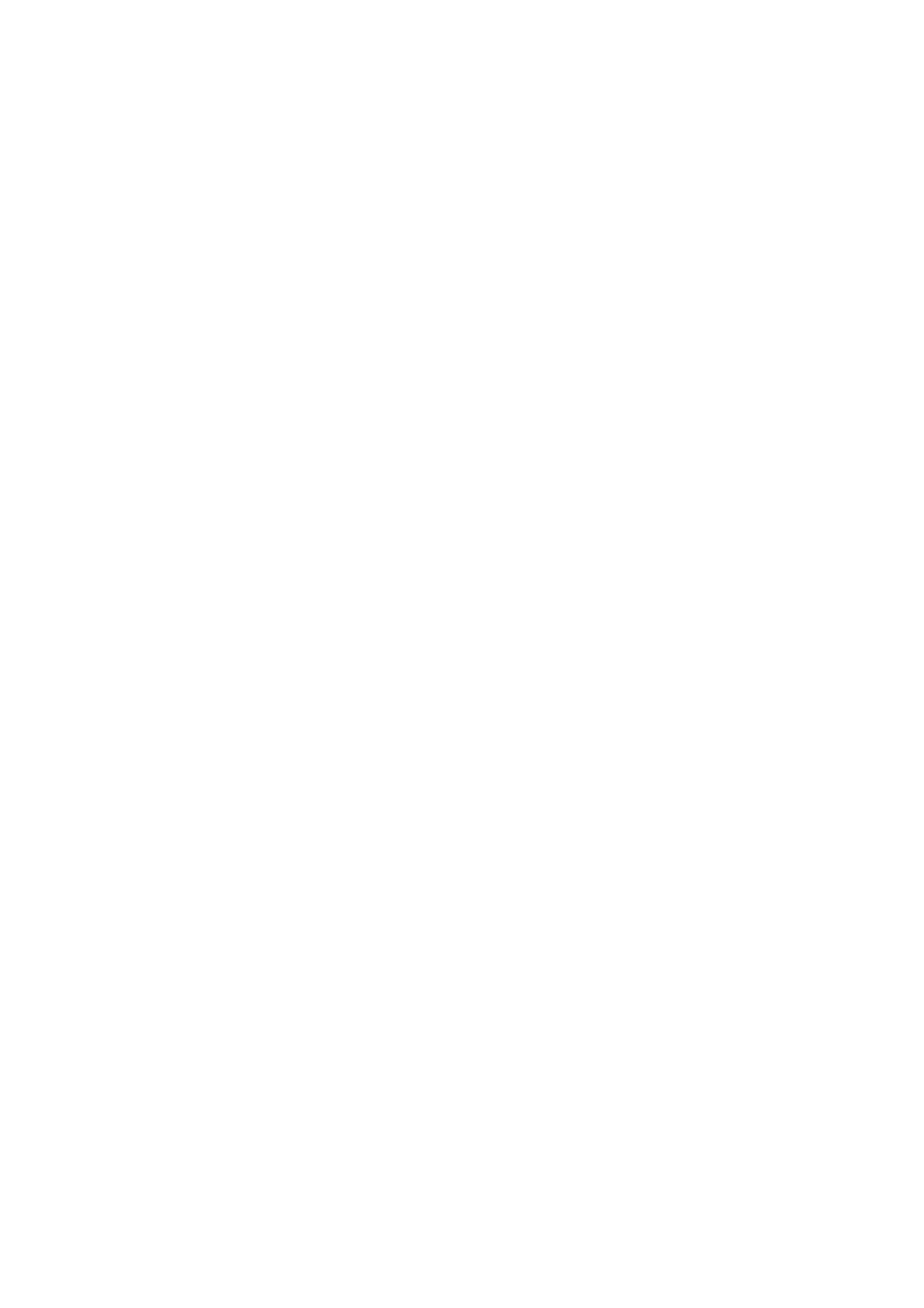|                                                      |                                                                                                                                                                               | Proficiency Test in English Language for Air Traffic Controllers                                                                                                                                                                                                                                                                                       |                                                                     |                                                    |
|------------------------------------------------------|-------------------------------------------------------------------------------------------------------------------------------------------------------------------------------|--------------------------------------------------------------------------------------------------------------------------------------------------------------------------------------------------------------------------------------------------------------------------------------------------------------------------------------------------------|---------------------------------------------------------------------|----------------------------------------------------|
| 7.<br>71<br>72                                       |                                                                                                                                                                               | RATING SCALES FOR THE INTERACTIVE PAPERS OF THE PELA<br>Paper 2 - Oral Responses<br>Paper 3 - Oral Interaction<br>19                                                                                                                                                                                                                                   |                                                                     |                                                    |
| 8.                                                   |                                                                                                                                                                               |                                                                                                                                                                                                                                                                                                                                                        |                                                                     |                                                    |
| 81<br>82<br>83<br>84<br>85<br>86<br>87<br>8.8<br>8.9 | Need for Harmonisation<br>Reeds Analysis and Test Design.<br>Test Trialling<br>Test Trialling<br>Statistical Analysis<br>Test Validity<br>Test Delivery<br>8 10 Test Delivery | المتعارف والمستقل والمتناول والمتعارف والمتناول والمتعارفات<br>Start of Project<br>Project Supervision<br>Experienced Test Design Team<br>. 26<br><b>Carl Carl Control</b><br><b>Contract Contract Contract</b><br>and the state of the state of<br>$\mathbf{v}^{\text{in}}$ , and $\mathbf{v}^{\text{in}}$ , and<br><b>Contract Contract Contract</b> | $\sim 100$<br><b><i>Contractor</i></b><br>$\mathbf{1}$ $\mathbf{1}$ | 25<br>25<br>25<br>26<br>26<br>26<br>27<br>27<br>27 |
| 9.<br>91<br>92<br>93<br>94                           | Test Security<br>Further Test Development                                                                                                                                     | Test Administration<br>Test Performance<br>Test Performance<br>Test Administration<br>$\mathcal{A}=\mathcal{A}(\mathcal{A})$ . The set of the set of $\mathcal{A}$<br>and the state of the state of the state of<br><b>Committee Committee</b>                                                                                                         |                                                                     | 29<br>29<br>29<br>29                               |
|                                                      |                                                                                                                                                                               |                                                                                                                                                                                                                                                                                                                                                        |                                                                     |                                                    |
|                                                      |                                                                                                                                                                               |                                                                                                                                                                                                                                                                                                                                                        |                                                                     |                                                    |
|                                                      |                                                                                                                                                                               |                                                                                                                                                                                                                                                                                                                                                        |                                                                     |                                                    |
|                                                      |                                                                                                                                                                               |                                                                                                                                                                                                                                                                                                                                                        |                                                                     |                                                    |
|                                                      |                                                                                                                                                                               |                                                                                                                                                                                                                                                                                                                                                        |                                                                     |                                                    |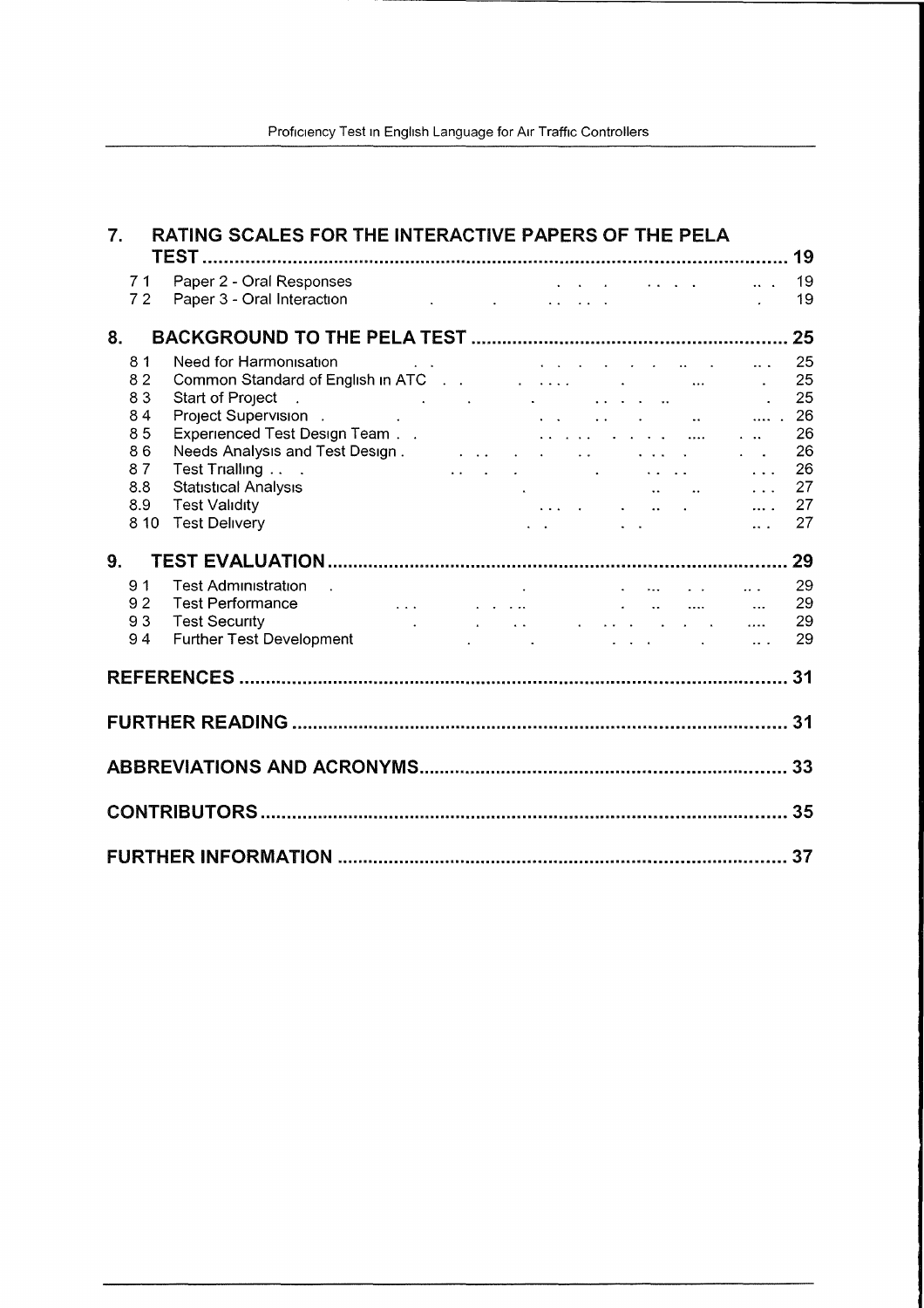# **SUPPORTING MATERIAL**

The deliverable HUM ET1 ST05-DEL05, 'Proficiency Test in English Language for Air Traffic Controllers', consists of the following material

- this guidance document, 'Proficiency Test in English Language for Air Traffic Controllers' (HUM ET1 ST05 3000-GUI-01), providing information about the PELA Test, and
- a number of annexes:
	- Annex 1 'PELA Test' (HUM ET1 ST05.3000-TST-01) Complete test version - restricted distribution.
	- Annex 2: 'Guidelines for Administrators of the PELA Test' (HUM.ET1 ST05 3000-GUI-02)
	- Annex 3 'Training Package for PELA Test Raters' (HUM ET1 ST05 3000-GUI-03) Restricted distribution.
	- Annex 4: 'Training Package for PELA Test Interlocutors' (HUM ET1.ST05.3000-GUI-04) Restricted distribution
	- Annex 5 'PELA Test Sample Version' (HUM.ET1 ST05.3000-EXP-01)
	- Annex 6: 'Report on the Evaluation Phase of the PELA Test' (HUM ET1 ST05.3000-REP-01 -EATCHIP, 1997 - T4).
- As explained in further detail in Section 8.3 of this document, between 1992 and 1999 Note the PELA work was adopted by the EATCHIP1 Programme and the above numbering was allocated to the PELA products. Since 1999 the project is being developed as part of the Training Sub-Programme of the EATM(P)<sup>1</sup> Human Resources Programme under Work Package number HRS/TSP-005 However, for simplification purposes the former EATCHIP reference system has been maintained Nevertheless, it is planned that some of the above-listed documents will be revised, the new HRS/TSP-005 numbering will be then allocated to those updated publications

All test and information materials are currently available in CD-ROM format using MS Word 97 SR-2 and Corel Draw 9 0 software.

Audio recordings of pilot and controller messages (on CD-ROM) accompany Annexes 1, 3, 4 and 5

<sup>&</sup>lt;sup>1</sup> In 1999 the 'European Air Traffic Control Harmonisation and Integration Programme (EATCHIP)' was renamed the 'European Air Traffic Management Programme (EATMP)' Today it is known as 'European Air Traffic Management (EATM)'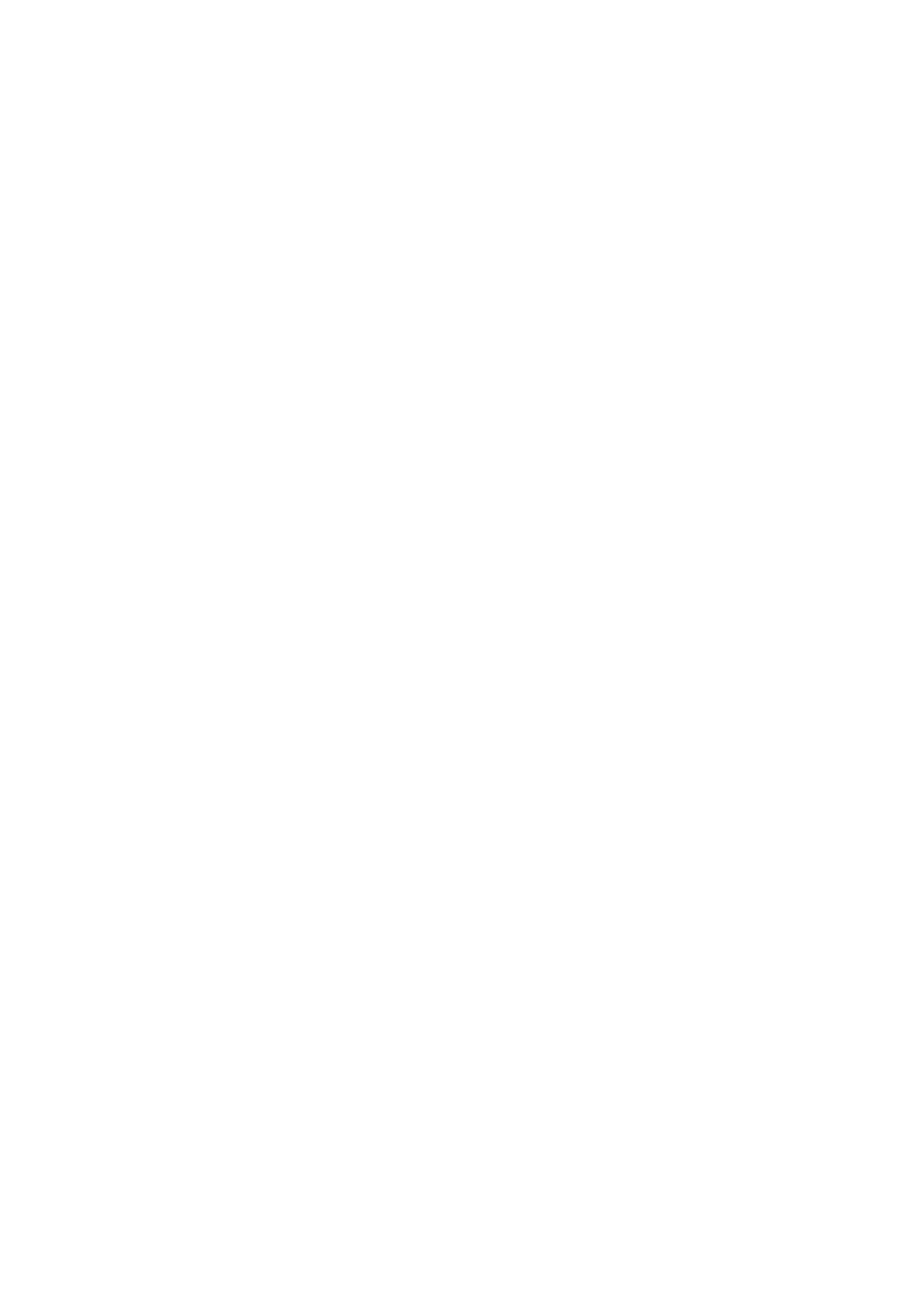Proficiency Test in English Language for Air Traffic Controllers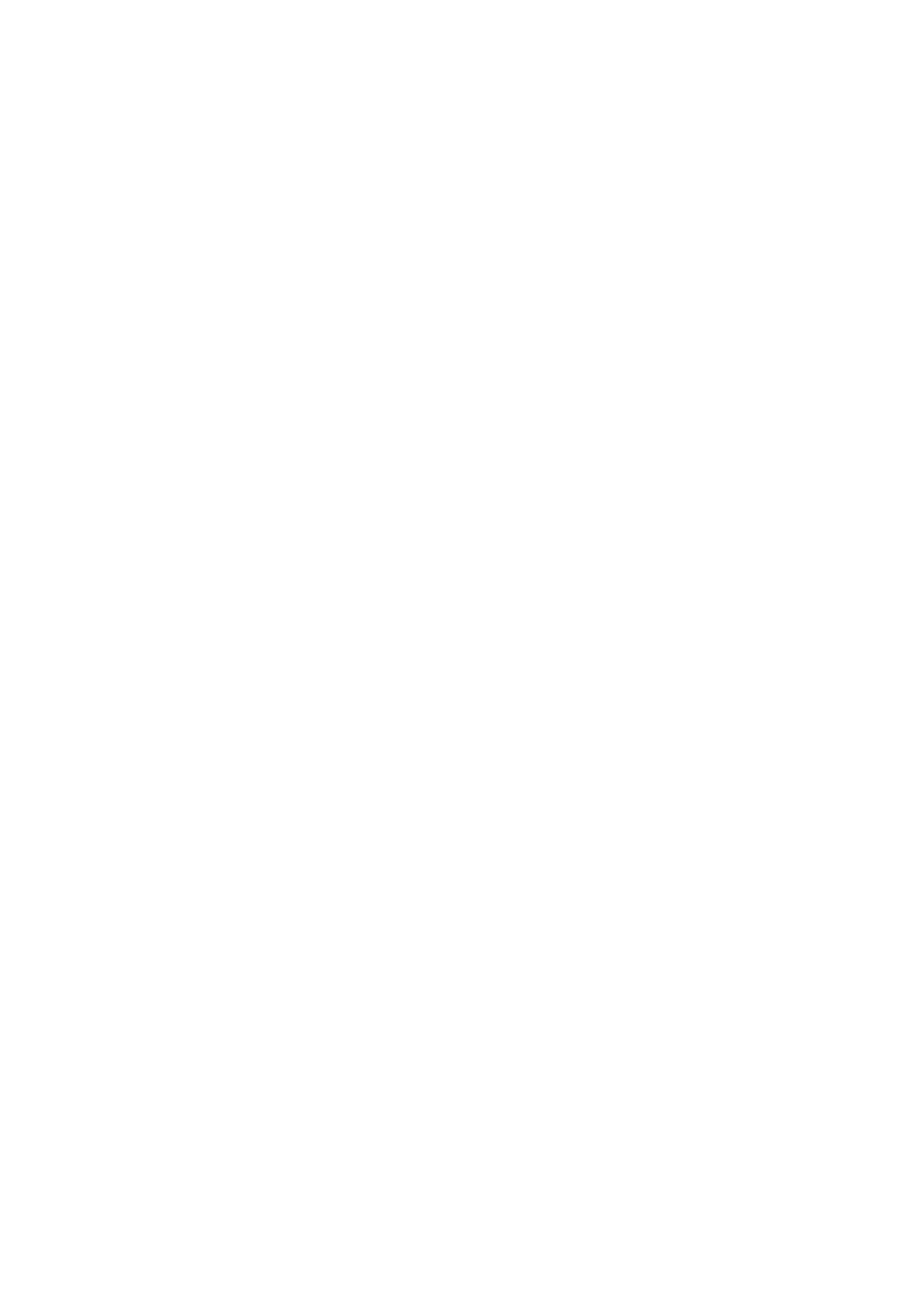Proficiency Test in English Language for Air Traffic Controllers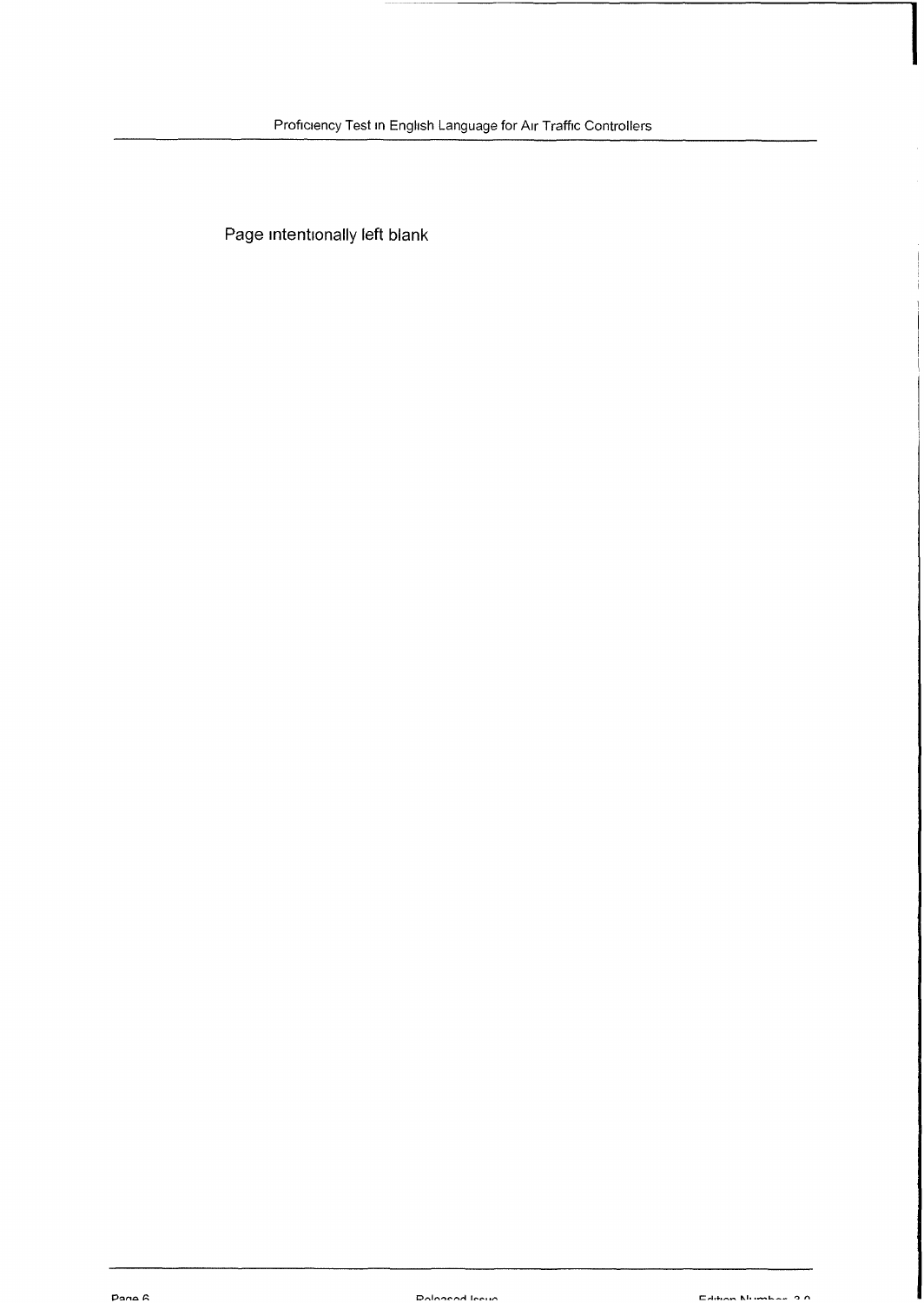# **2. TEST DESIGN**

# **2.1 Aim of the PELA Test**

<span id="page-12-0"></span>The test is designed for student air traffic controllers with the specific aim of -

**determining the proficiency in English, at an agreed minimum level, which will allow air traffic controllers to carry out their tasks, ensuring safety and expédition to air traffic, in the international environment in which they work.**

The test therefore reflects a range of tasks undertaken in Air Traffic Control (ATC) but with the specific focus on language use rather than operational procedures

# **2.2 General English Requirements**

<span id="page-12-1"></span>Because of the specific nature of the PELA Test, it is recommended that student air traffic controllers first attam a level of proficiency in plam English before commencmg the specialised ATC English traming leadmg up to the PELA Test

This level of proficiency in plam English is broadly équivalent to such recogmsed tests as Cambridge First Certificate (University of Cambridge), the Anglo-Continental English Language Pre-test System (Anglo-Continental Educational Group), EUROCONTROL (1996 & 2003) English language Placement Test (EPT, at 65%) or similar English language traming will therefore have to reflect these broad-based general English requirements as well as providmg traming m the more specialised ATC language that is the focus of the PELA Test. Students should be encouraged to continue learning and practismg English beyond this level.

The minimum level of language proficiency to be demonstrated by operational air traffic controllers is presenbed as Level 4 (operational) of the ICAO standard for language proficiency for aeronautical communications Details can be found in the Guidelme to ICAO (2004) Annex 1; 'Personnel Licensmg' The PELA Test is fully compatible with Level 4.

# **2.3 English Language and ATC Training**

<span id="page-12-2"></span>Smce the PELA Test has been specifically designed for student air traffic controllers and reflects the realities of ATC, knowledge of ATC procedures and ICAO Radiotelephony (R/T) phraseology are essential It is suggested that the PELA Test be admimstered to student controllers towards the end of their final phase of ATC traming Ideally this specialised aviation English traming would take place m parallel with ATC traming.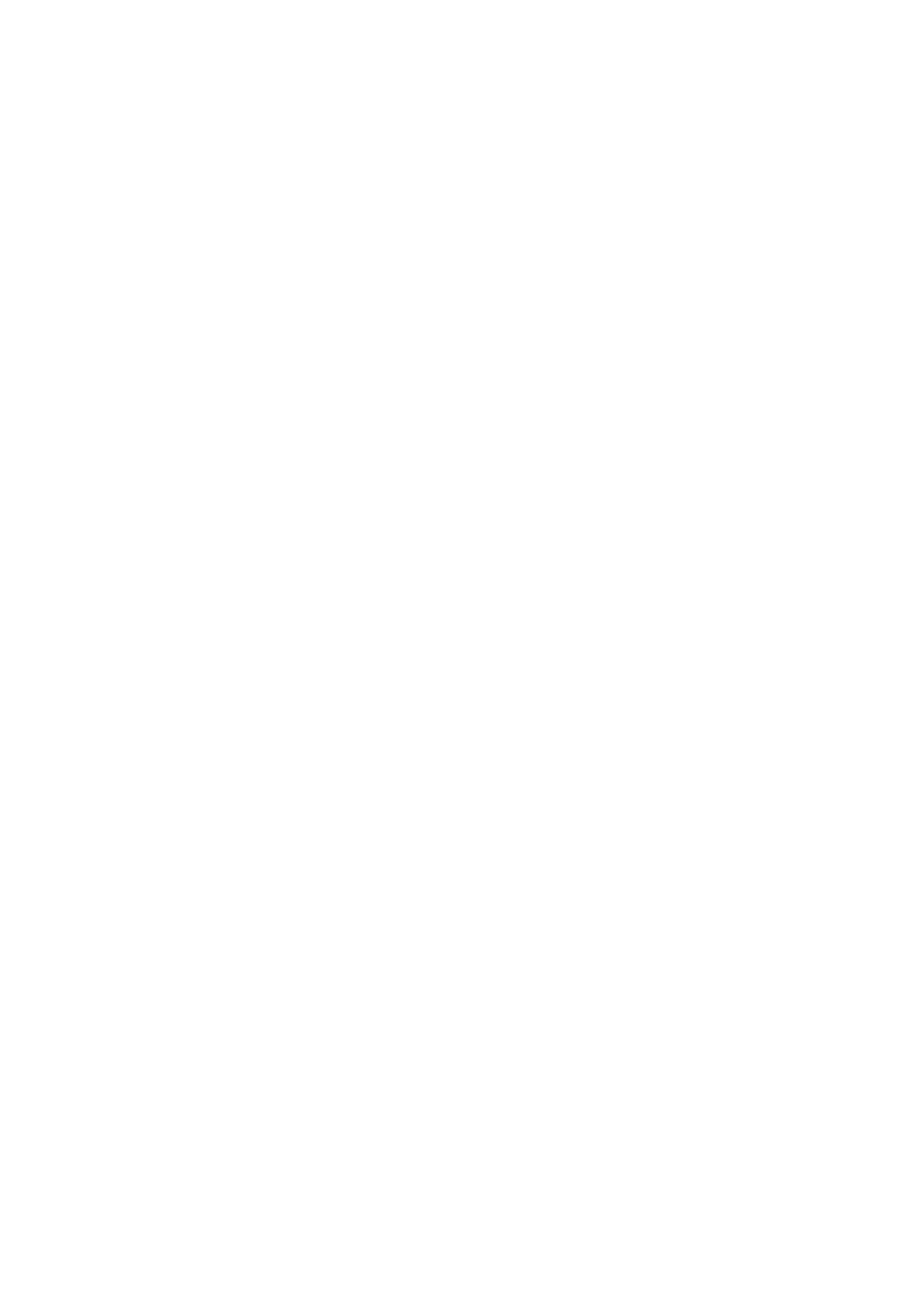<span id="page-14-4"></span><span id="page-14-3"></span><span id="page-14-2"></span><span id="page-14-1"></span><span id="page-14-0"></span>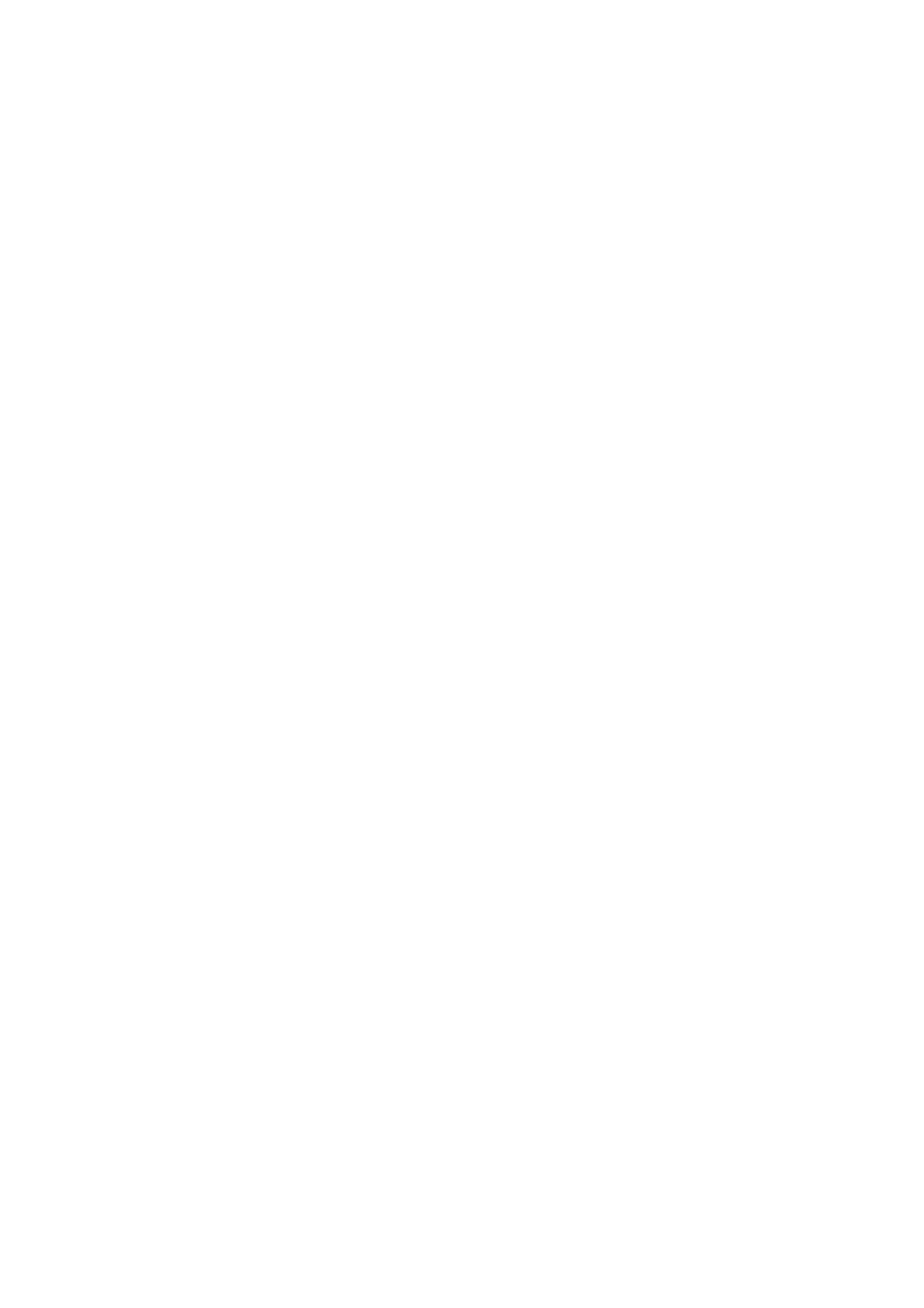#### <span id="page-18-0"></span>**MODIFICATIONS TO THE PELA TEST** 4.

In line with recommendations made by the User Group a number of improvements to the structure, layout and format of the PELA Test have been made The actual test items, previously validated, remain unchanged from the original versions of PELA.

#### $4.1$ Paper 1 - Listening

- No change to the name
- All versions now have the same format and presentation  $\bullet$
- $\bullet$ Existing test items retained but number increased from 68 to 80
- Better balance of ATC functions (tower, approach and en-route)  $\bullet$
- Simplified tables  $\bullet$
- Easier to read instructions  $\bullet$
- Improved layout less distraction for candidates  $\bullet$
- Pass mark increased from 50% to 70% (56/80)

#### <span id="page-18-1"></span> $4.2$ **Paper 2 - Oral Responses**

- Originally titled 'Interactive 1'  $\bullet$
- More versions of tower, approach radar and en-route radar  $\bullet$
- Revised charts  $\bullet$
- Two practice items included  $\bullet$
- Number of test items increased from 28 to 30
- Pass marks for language performance and appropriacy both increased to 70% (21/30)

#### <span id="page-18-2"></span>4.3 Paper 3 - Oral Interaction

- Originally titled 'Interactive 2'  $\bullet$
- New scenarios developed for tower and approach functions  $\bullet$
- Common PELA charts (same as for Paper 2) applied throughout
- More versions developed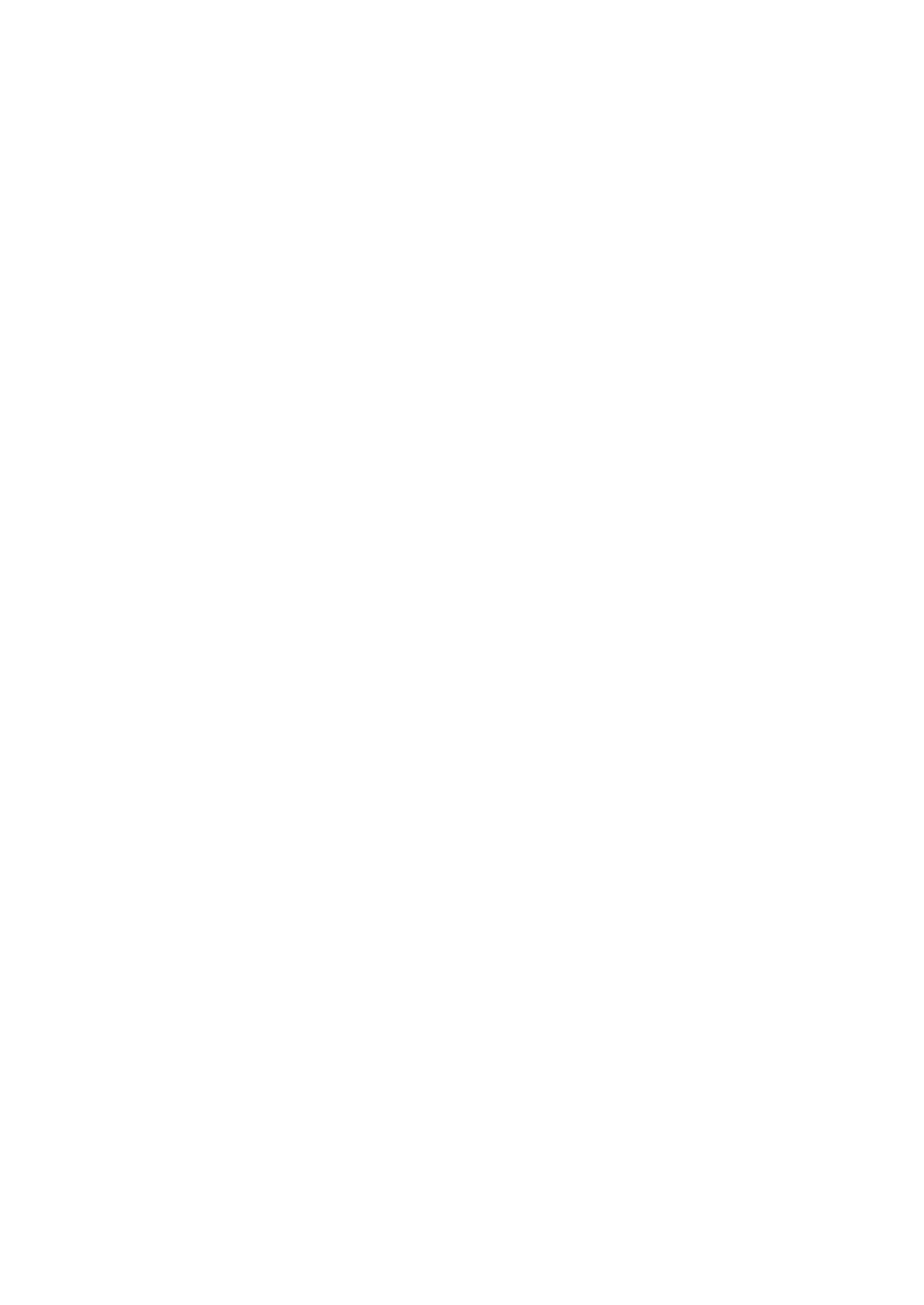<span id="page-20-0"></span>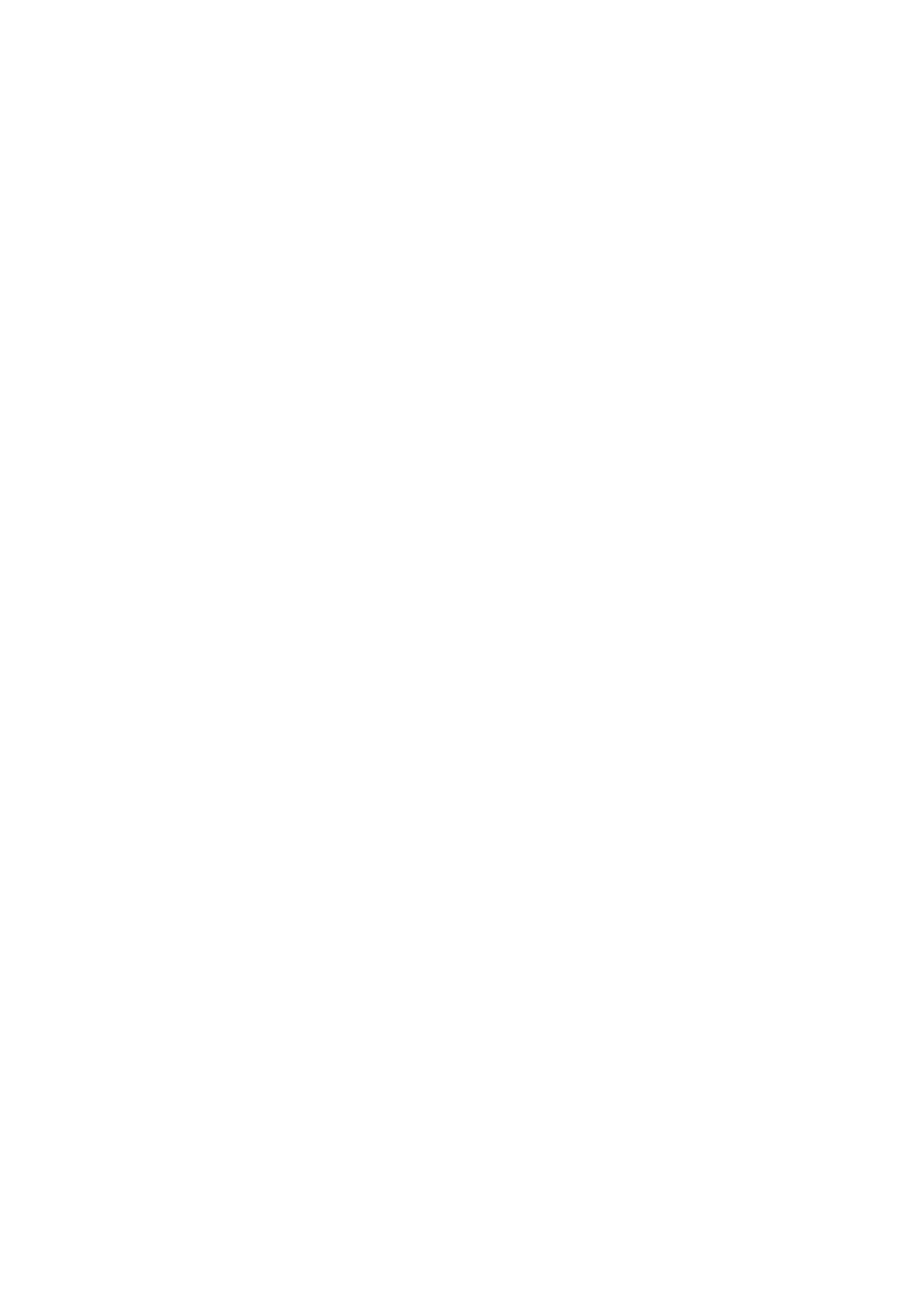#### 6. **SPECIFIC TEST OBJECTIVES**

In order to meet or exceed the English language performance requirements of the PELA Test, candidates must demonstrate ability in the following set of specific test objectives

#### $6.1$ Paper 1 - Listening

The candidate should be able to understand communications between pilotcontroller and between controller-controller in which the pilot or controller:

- reads back and/or acknowledges a controller message,
- requests approval or clearance,  $\bullet$
- $\bullet$ gives information,
- requests information,
- gives/requests reasons,
- requests the controller to do something,
- checks, confirms and clarifies,
- gives/denies approval and clearance (controller only)

The candidate should be able to:

recognise the communicative function of messages with and without explicit indicators. (For example, is the message an instruction, a request or a query?)

#### $6.2$ Paper 2- Oral Responses, and Paper 3 - Oral Interaction

In simulated interactions between pilots and controllers, the candidate should be able to:

- give instructions,  $\bullet$
- give information,
- request information,
- give/deny approval and clearance,
- give/request reasons,
- check, confirm and clarify.

The candidate should also be able to understand messages in which the pilot:

- reads back and/or acknowledges controller message,
- $\bullet$ requests approval or clearance;
- gives information,
- requests information;  $\bullet$
- gives/requests reasons;
- requests the controller to do something;
- checks, confirms and clarifies,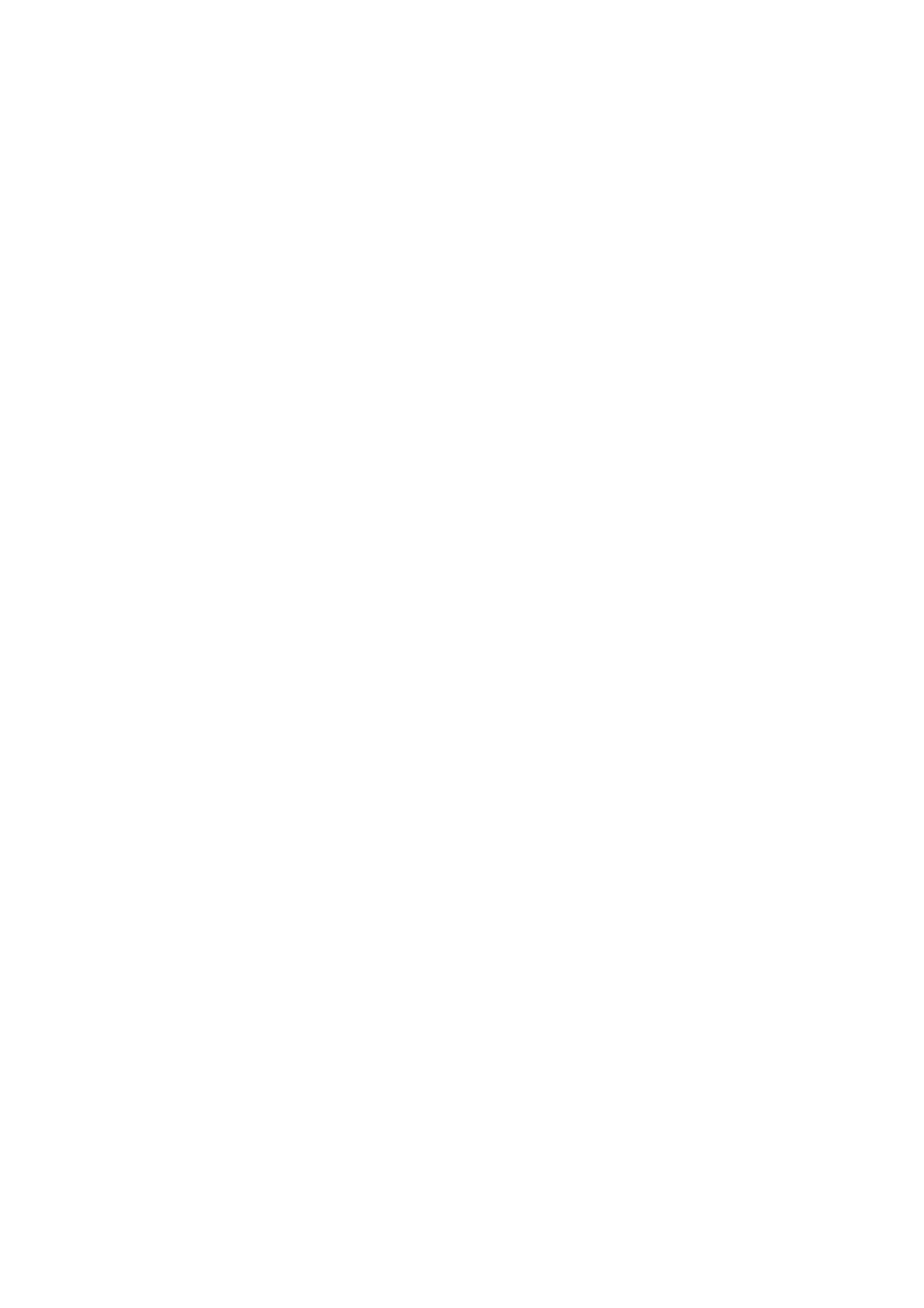<span id="page-23-0"></span>recognises the communicative function of messages with and without  $\bullet$ explicit indicators. (For example, is the message an instruction, a request or a query?)

#### 6.3 Paper 4 - Reading (optional)

This is an optional paper and not considered as being essential to the main aim of the test However, it was developed at the request of some States and allows candidates to demonstrate their ability to understand and interpret ATS texts in English.

In Paper 4 candidates respond to eighty items relating to selected extracts of text from typical ATS documents. They are required to provide written answers in the form of short phrases

The paper has a duration of approximately 45 min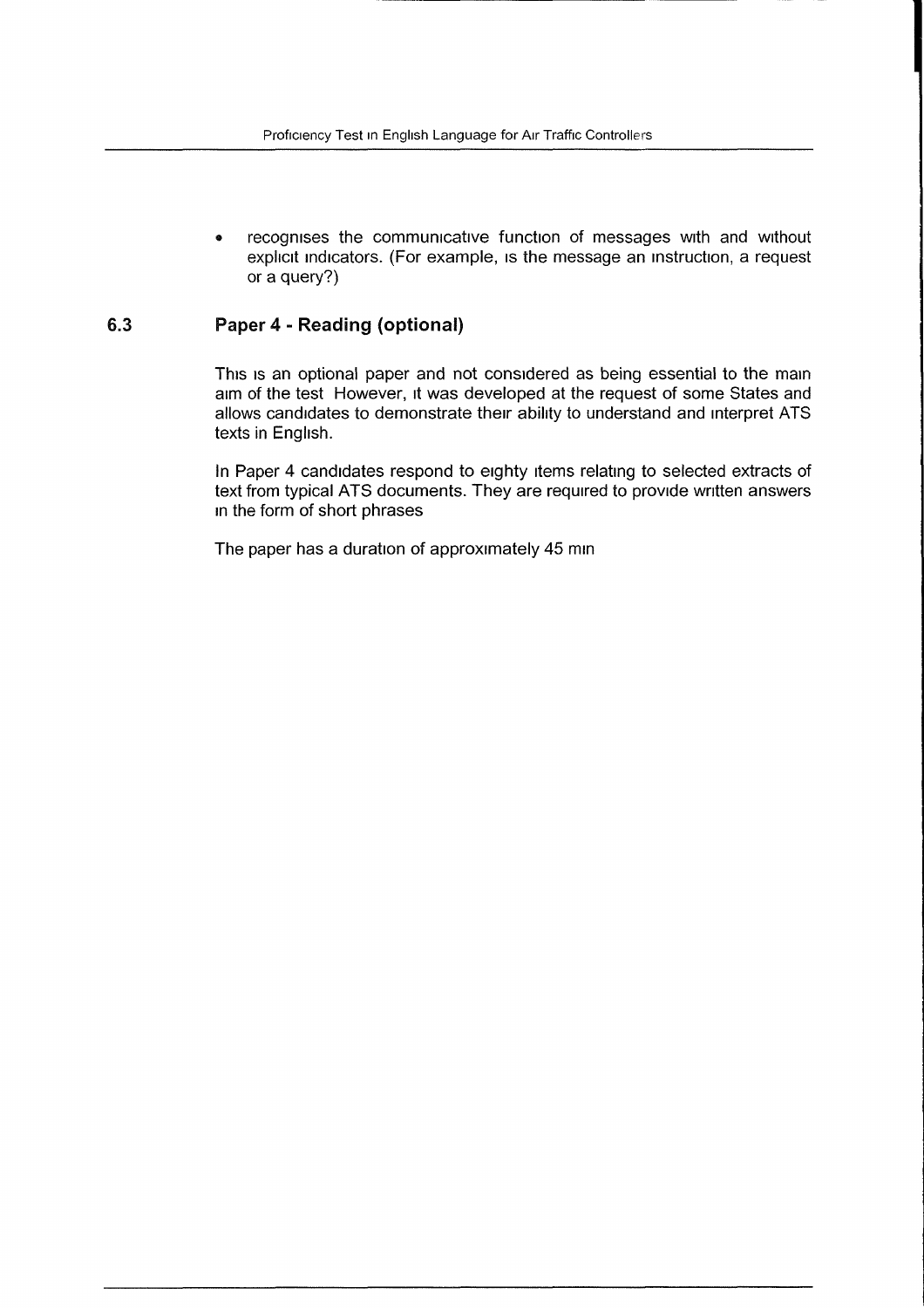# <span id="page-24-0"></span>**7. RATING SCALES FOR THE INTERACTIVE PAPERS OF THE PELA TEST**

# **7.1 Paper 2 - Oral Responses**

Paper 2 is rated separately on the appropriacy of the candidate's response to a given pilot message and on his/her performance of English expression

Each of the (thirty) responses given by the candidate scores either a 0 or a <sup>1</sup> for both appropriacy of response and Enghsh language performance features (See pages 20 and 21 )

To pass Paper 2 of the PELA Test a candidate must score at least 21/30 (70%) on **both** appropriacy and language performance

These pass marks have been revised upwards from the original test to reflect improvements made to the PELA Test by the PELA Workmg Group (2002).

# **7.2 Paper 3 - Oral Interaction**

Paper 3 is rated on the overall proficiency of the candidate in his/her use of Enghsh expression in bemg able to understand and clanfy a problem communicated by a pilot. Successful candidates receive a Pass or Pass+ mark (See pages 22, 23 and 24.)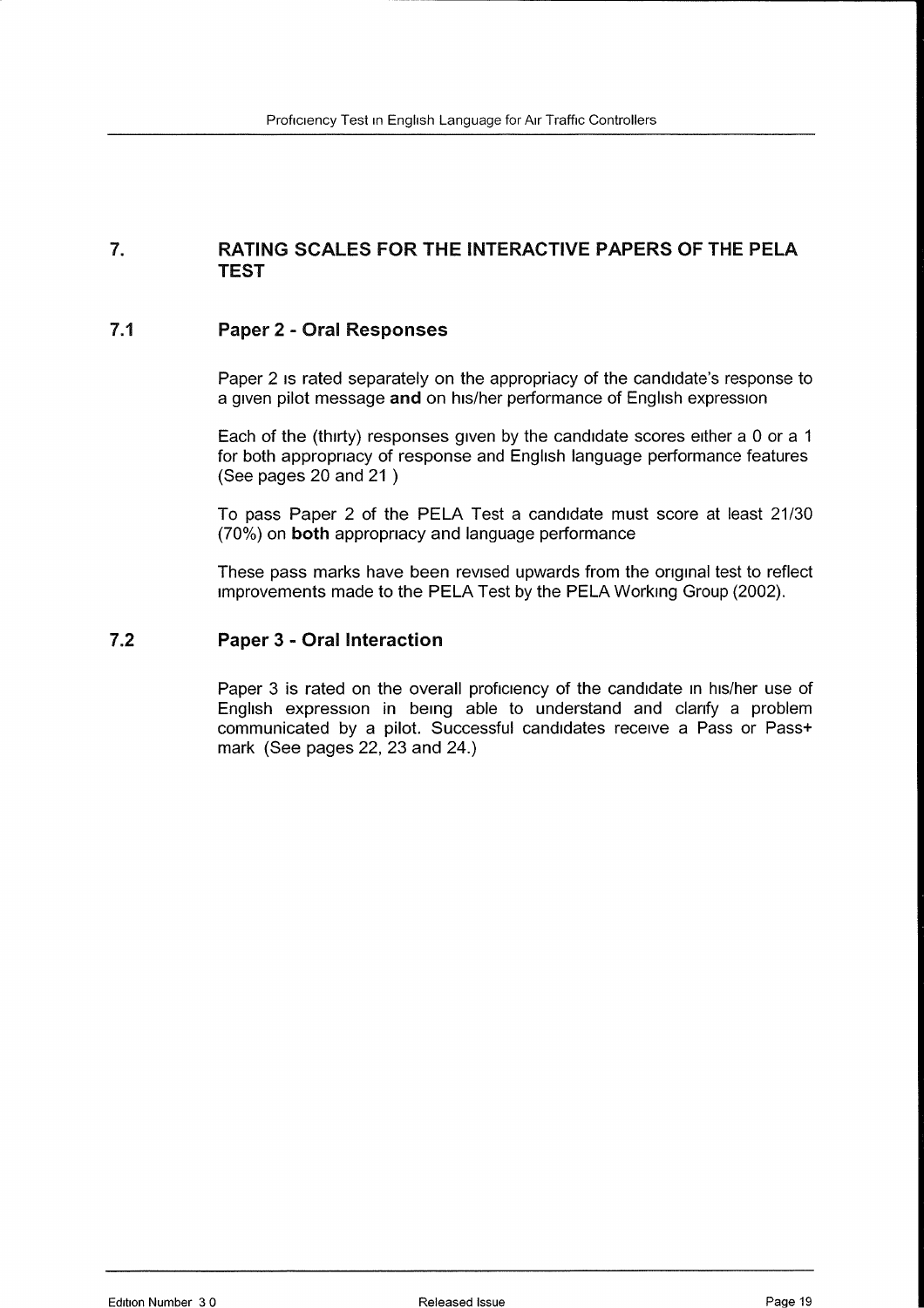**Paper <sup>2</sup> - Oral responses** is rated on both the appropnacy of the response and on language performance

#### **Paper 2: Band <sup>0</sup> - Performance below the required standard**

#### APPROPRIACY OF RESPONSE

There is no response or the response is not appropnate. The candidate is unable to identify the main points and the important details of the incoming message and/or is unable to formulate a relevant response. Any response which compromises the safety of aircraft is considered inappropriate.

#### LANGUAGE PERFORMANCE FEATURES

#### *Overall*

In order for the candidate's message to be understood, the listener bas to make considerable allowances. The comprehensibility of the message is affected by the presence of some or ail of the performance features described below

### *Fluency*

There are undue hesitations and difficulty in producing utterances Hesitations longer than three seconds at the beginning of a message and longer than two seconds in the middle of a message should be cntically reviewed m relation to the complexity of the situation and the impact on overall fluency

#### *Prononciation*

There are frequent inadequacies, or mother tongue interference, in pronunciation, rhythm, stress or intonation. The listener has to make considérable allowances for the candidate and the mtelligibility of the candidate's production is affected

#### *Vocabulary*

Limitations in the range of lexis and expression cause difficulties of compréhension for the listener.

#### *Phraseoiogy*

The candidate has problems with phraseoiogy and produces nonphraseological forms. This may be evidenced in a lack of clanty or conciseness and the existence of ambiguities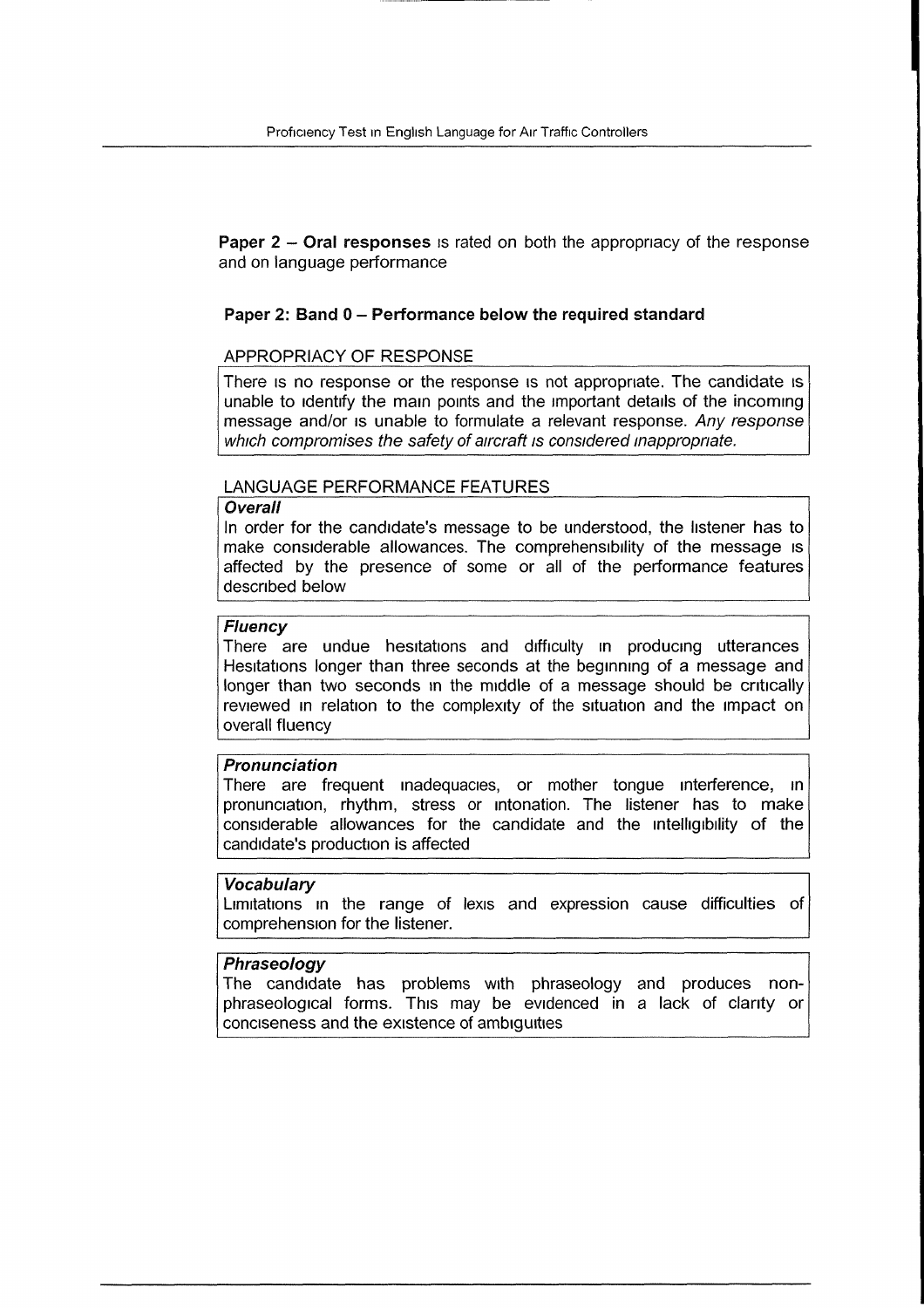## Paper 2: Band 1 - Performance at or above the required standard

### APPROPRIACY OF RESPONSE

The message is an appropnate response to the stimulus The candidate is able to identify and respond to the main pomt(s) and important details in the incoming message, although minor mistakes in interpreting specific items of information related to the use of the candidate charts or notes are acceptable.

#### LANGUAGE PERFORMANCE FEATURES

#### *Overall*

The candidate's message can be understood although the listener may have to make some allowances

#### *Fluency*

The candidate produces stretches of language at an appropnate tempo There may be some hésitations or apparent slowness in language Processing but these are not frequent or intrusive enough to place unacceptable stram on the listener

#### *Pronunciation*

The candidate's pronunciation, rhythm, stress or intonation may affect accent (i.e the candidate may sound hke a non-native speaker) and this may require the listener to make some allowances for the candidate but it will not usually affect mtelligibility or ease understanding.

#### *Vocabulary*

Vocabulary range and accuracy are usually sufficient to communicate effectively Any restrictions will not greatly affect the overall comprehensibility of the message but may have a small effect on conciseness and demand a little extra concentration from the listener.

## *Phraseology*

Standard phraseology is used The candidate may have some difficulties arising for instance from the lack of operational ATC experience but, even though there may be some stram on the listener, the message is clear, concise and unambiguous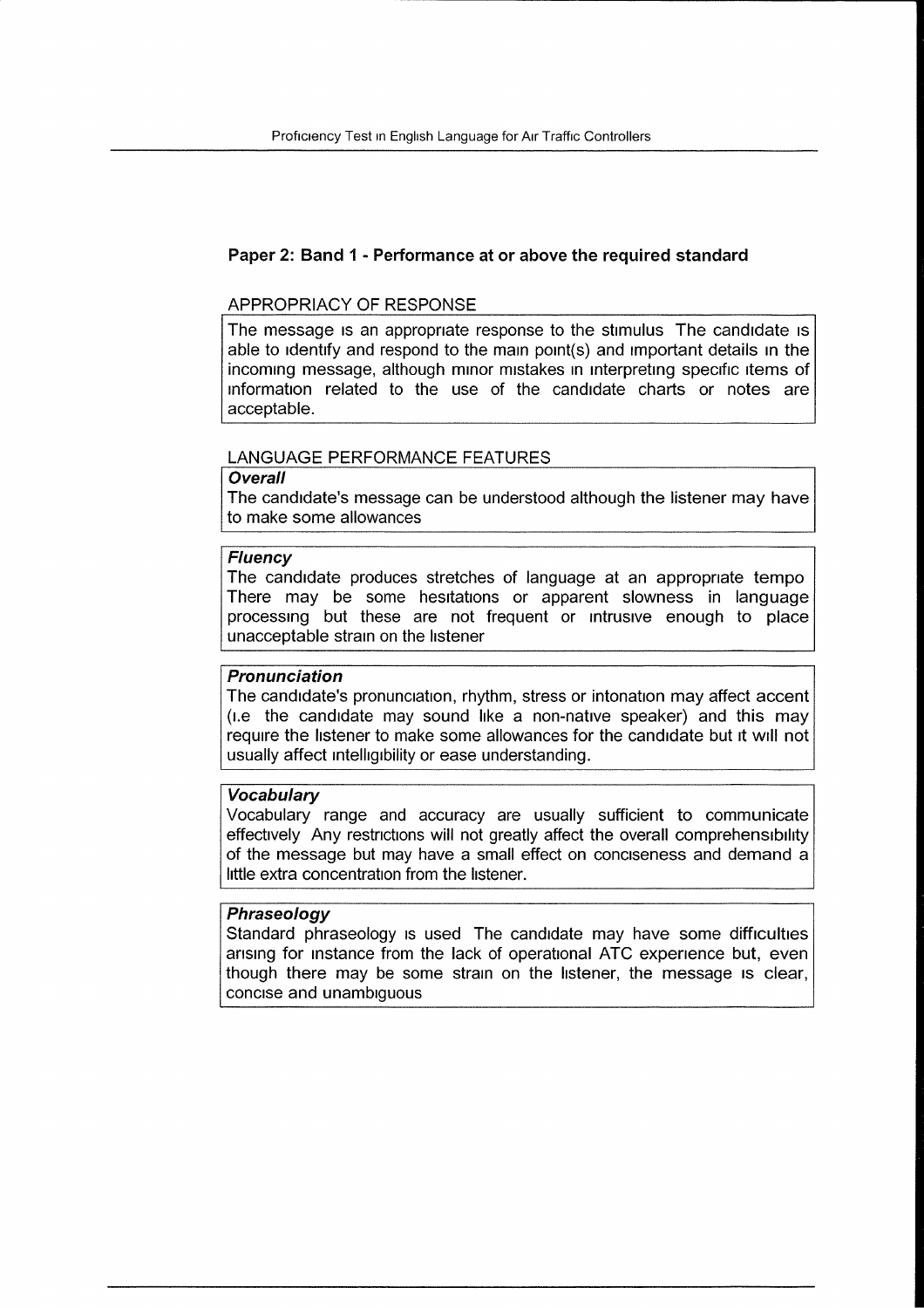Paper 3 - Oral Interaction is rated on the overall proficiency of the candidate in his/her use of Enghsh expression in being able to understand and clanfy a problem commumcated by a pilot

# Paper 3: Band 0 - Performance below the required standard

## *Overall*

In general, the candidate's production is not clear with much ambiguity. The interlocutor and/or the candidate frequently have to negotiate meaning.

# *Compréhension*

The candidate's understanding of the main points and details in the interaction is m doubt Displays of apparent understanding dunng Phase <sup>1</sup> are not fully substantiated by the report given by the candidate in Phase 2

## *Interaction*

The candidate may be partially able to compensate for information which has not been fully understood by checkmg, confirmmg or seekmg clarification of information but is unable to respond in full to the demands of the interaction. Responses are not always appropriate or relevant to the context of the interaction.

# *Fluency*

The candidate's fluency is adversely affected by undue hésitation and/or apparent difficulties in producing utterances. There may be some use of formulaic phraseology (e.g. 'stand-by', 'roger', 'call you back', etc) to act as fillers and to maintain a surface impression of fluency, but this does not adequately compensate for an obvious weakness m this area.

### *Pronunciation*

There are frequent inadequacies, or mother tongue interference, in pronunciation, rhythm, stress or intonation. The listener has to make considérable allowances for the candidate and the mtelligibility of the candidate's production is affected

## *Vocabulary*

Limitations in the range of lexis and expression may cause difficulties of compréhension for the listener. Word choice is often mappropnate. The candidate is often unable to paraphrase successfully when lackmg vocabulary.

### *Grammar structure*

Basic grammatical structures and sentence patterns are not always well controlled. Errors frequently interfere with meaning.

### *Phraseology*

The candidate's use of R/T phraseology is frequently maccurate or mappropnate The candidate also lacks confidence m switchmg between phraseology and appropriate plam language.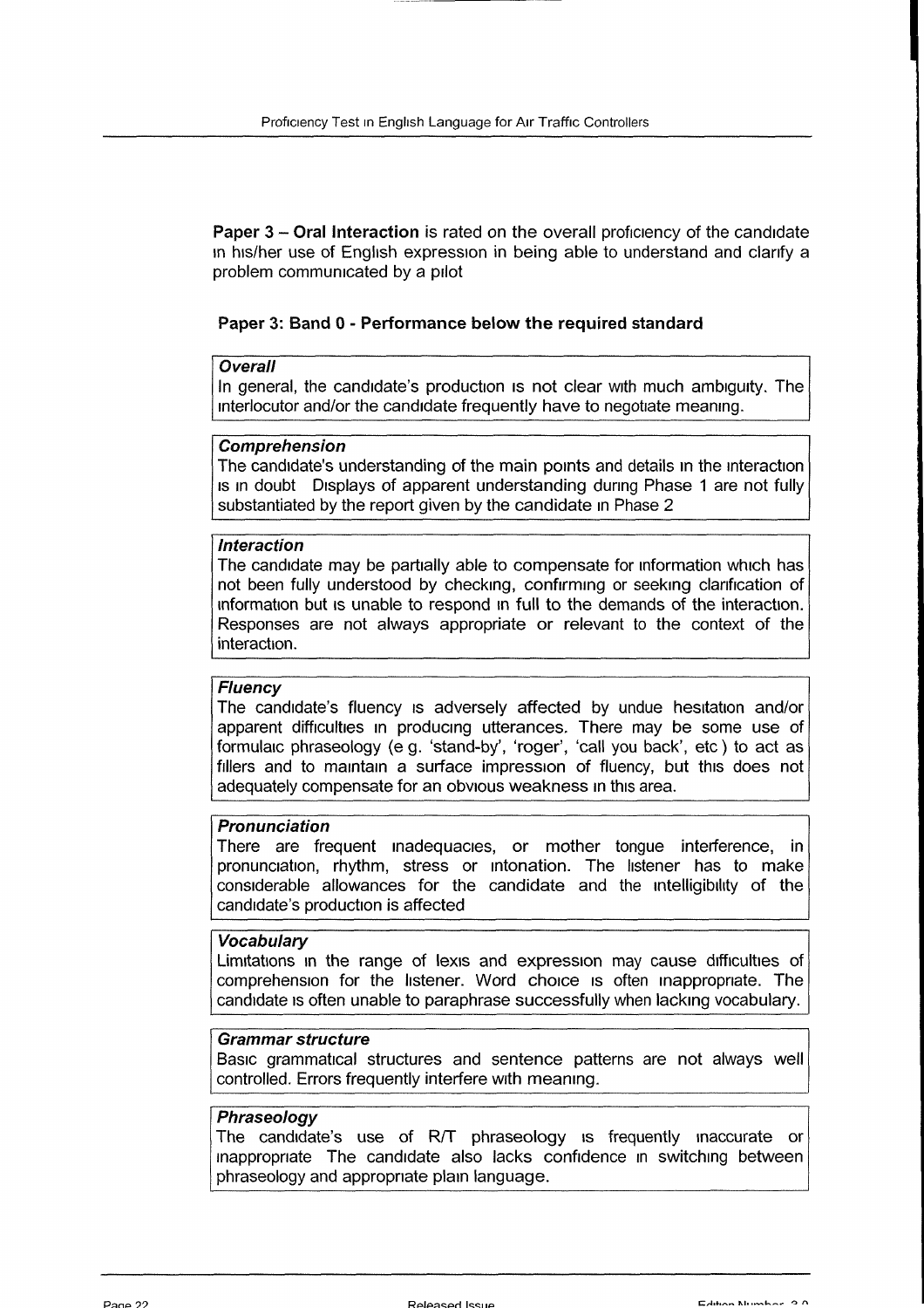## **Paper 3: Band <sup>1</sup> - Performance at or above the required standard**

#### *Overall*

In general, the candidate's production is clear, concise and unambiguous, although at times the interlocutor and/or candidate may need to make some allowances or negotiate meanmg

#### *Compréhension*

The candidate is in touch with the essentials of the interaction although for unusual or complex messages compréhension may be slower or require clarification strategies The report given by the candidate in Phase 2 corresponds m broad outline and essential facts to the content of the interaction during Phase 1

## *Interaction*

Responses are usually immediate, appropriate and informative The candidate initiates and maintains exchanges even when dealing with an unexpected turn of events He/she deals adequately with apparent misunderstandmgs by checkmg, confirmmg or clanfying

#### *Fluency*

The candidate produces stretches of language at an appropnate tempo. There may be some hesitations or apparent slowness in language processing but these are not frequent or intrusive enough to place unacceptable stram on the listener Formulaic phraseology (e.g. 'stand-by', 'roger', etc.) may act as fillers and as strategies to minimise the effects of hesitations However, these will in general assist the listener and will not impede the clanty of the message.

### *Prononciation*

The candidate's pronunciation, rhythm, stress or intonation may affect intelligibility (i.e the candidate may Sound like a non-native speaker). This may require the hstener to make some allowances for the candidate but will not usually affect mtelligibihty (i e the message can be understood)

#### *Vocabulary*

Vocabulary range and accuracy are usually sufficient to commumcate effectively. Any restrictions will not greatly affect the overall comprehensibihty of the message but may have a small effect on conciseness and demand a little extra concentration from the listener. The candidate can usually paraphrase successfully when lacking vocabulary in unusual or unexpected circumstances

## *Grammar structure*

Basic grammatical structures and sentence patterns are used creatively and are usually well controlled Errors may occur but rarely mterfere with meanmg.

#### *Phraseology*

The candidate is, in general, able to use R/T phraseology accurately and appropriately, although there may be some lapses He/she is also able to switch between phraseology and appropnate plam language when required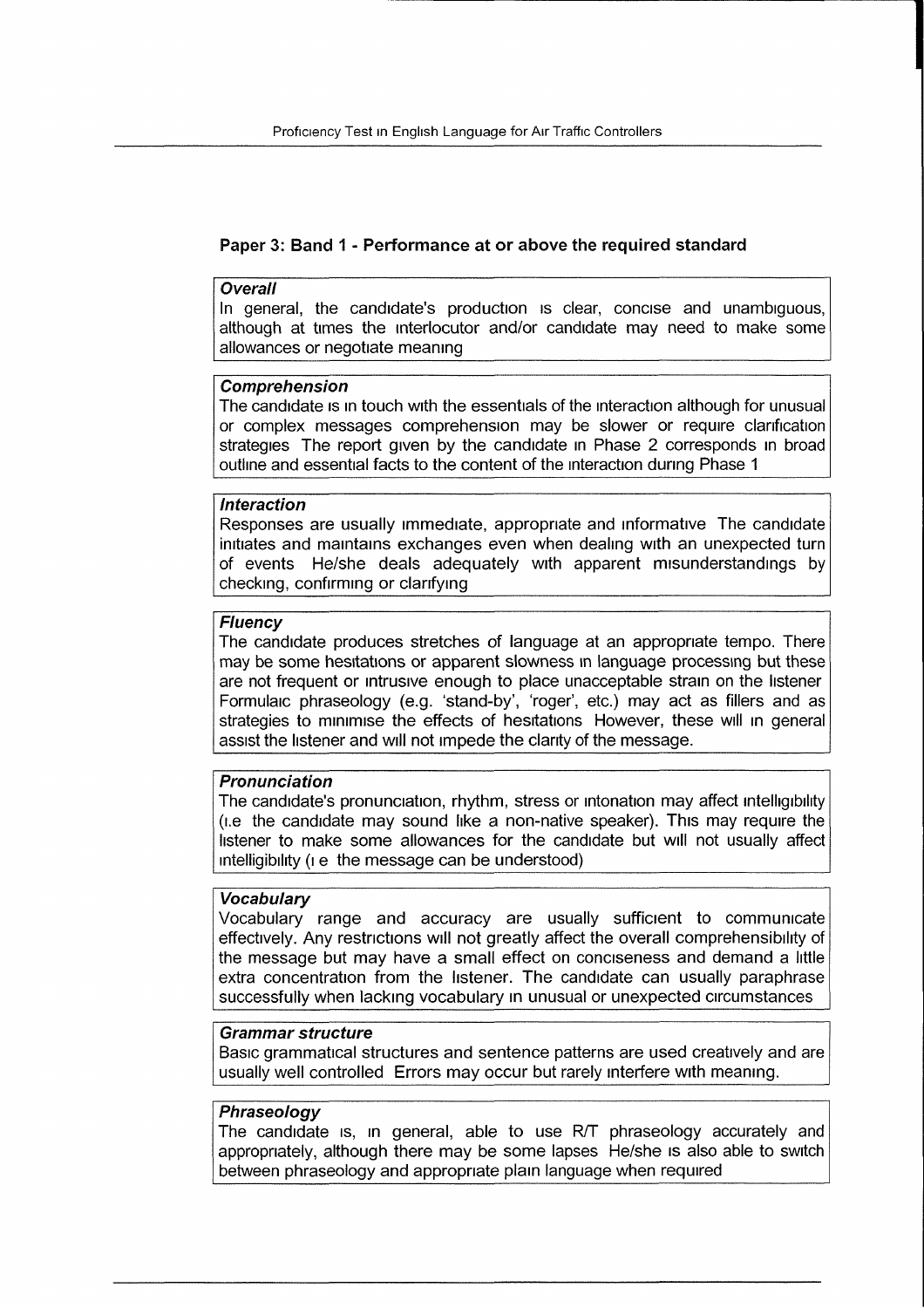## **Paper 3: PASS+ - Performance clearly exceeding the required standard2**

#### *Overall*

The candidate's production is consistently clear, concise and unambiguous, seldom requiring the interlocutor to make allowances or negotiate meaning

## *Compréhension*

The candidate is in touch with the essentials of the interaction and even unusual or complex messages seldom render compréhension slower or require clarification strategies. The report given by the candidate in Phase 2 corresponds in broad outline, essential facts and minor detail to the content of the interaction dunng Phase 1.

## *Interaction*

Responses are immediate, appropriate and informative. The candidate initiâtes and mamtams exchanges even when dealmg with an unexpected turn of events He/she deals effectively with apparent misunderstandings by checkmg, confirmmg or clanfying

#### *Fluency*

The candidate produces stretches of language at an appropriate tempo There are few hesitations or apparent slowness in language processing Formulaic phraseology (e.g. 'stand-by', 'roger', etc.) is used appropriately as the situation requires. The candidate makes appropriate use of discourse markers and connectors

#### *Pronunciation*

The candidate's pronunciation, rhythm, stress or intonation may affect accent (i.e the candidate may sound like a non-native speaker), but this rarely affects mtelligibility (i e the message is understood).

## *Vocabulary*

Vocabulary range and accuracy are sufficient to communicate effectively, and sometimes mclude idiomatic expressions The candidate paraphrases consistently and successfully when lackmg vocabulary in unusual or unexpected circumstances.

#### *Grammar structure*

Basic grammatical structures and sentence patterns are used creatively and are consistently well controlled. Complex structures are attempted but with errors which sometimes interfere with meaning.

#### *Phraseology*

The candidate is consistently able to use R/T phraseology accurately and appropnately The candidate also switches easily between phraseology and appropriate plam language when required

 $2$  A candidate who clearly exceeds these requirements may be awarded a PASS+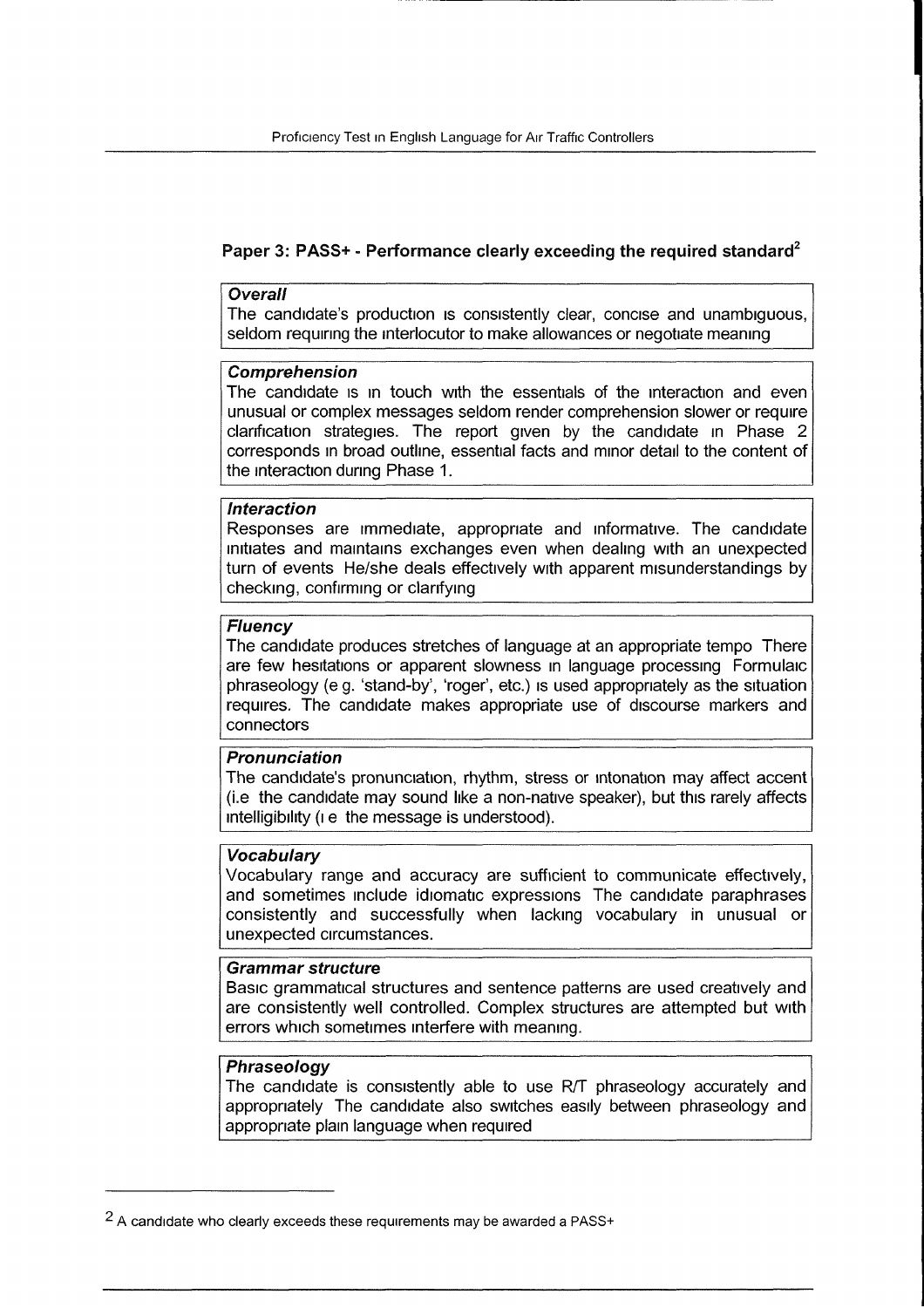#### 8. **BACKGROUND TO THE PELA TEST**

#### $8.1$ **Need for Harmonisation**

It is generally acknowledged that for a number of reasons - historical, cultural and political - the level of English language among the air traffic controllers of Europe varies greatly With the requirement for the harmonisation of air traffic services in Europe and with the knowledge that nowhere is communication more critical and misunderstanding potentially so disastrous than in ATC, the need to define a minimum proficiency in English language for ATC is recognised as being of great importance

#### $8.2$ **Common Standard of English in ATC**

The concept, for a common standard of English among air traffic controllers, was developed at the first English Language workshop held at the EUROCONTROL Institute of Air Navigation Services (IANS), Luxembourg in June 1988. This workshop concluded that controllers should achieve a pre-determined, minimum level of knowledge and skills in the English language - especially listening, pronunciation and comprehension - to enable them to carry out their tasks in such a manner as to contribute positively to the safety of air traffic. This concept has recently been reinforced by the proposed changes to ICAO (2003) Annex 10, whereby the English language shall be available for aeronautical communication in designated international airspace and at designated international airports (ICAO State Letter 31.05 2002 refers).

#### 8.3 **Start of Project**

In September 1988 EUROCONTROL's Training Working Group (TWG) encouraged IANS to commence work on the development of appropriate tests. In 1990 the Project Supervision Team (PST) was established to monitor and guide test development Because of its unique experience in English language testing and administration the British Council was contracted, in January 1992, to design a suitable test.

Shortly after this, in February 1992, the project was adopted by EATCHIP<sup>3</sup> as part of the Specialist Task (ST) dealing with the Specification of Training and Institutional Training (ST05 3000) integrated within the Work Programme (V30) of the Human Resources Domain (Today the PELA Project is being developed within the Training Sub-Programme (TSP) of the EATM<sup>3</sup> Human Resources Programme (HRS) under Work Package number HRS/TSP-005.)

<sup>&</sup>lt;sup>3</sup> In 1999 the 'European Air Traffic Control Harmonisation and Integration Programme (EATCHIP)' was renamed the 'European Air Traffic Management Programme (EATMP)' Today it is known as 'European Air Traffic Management (EATM)'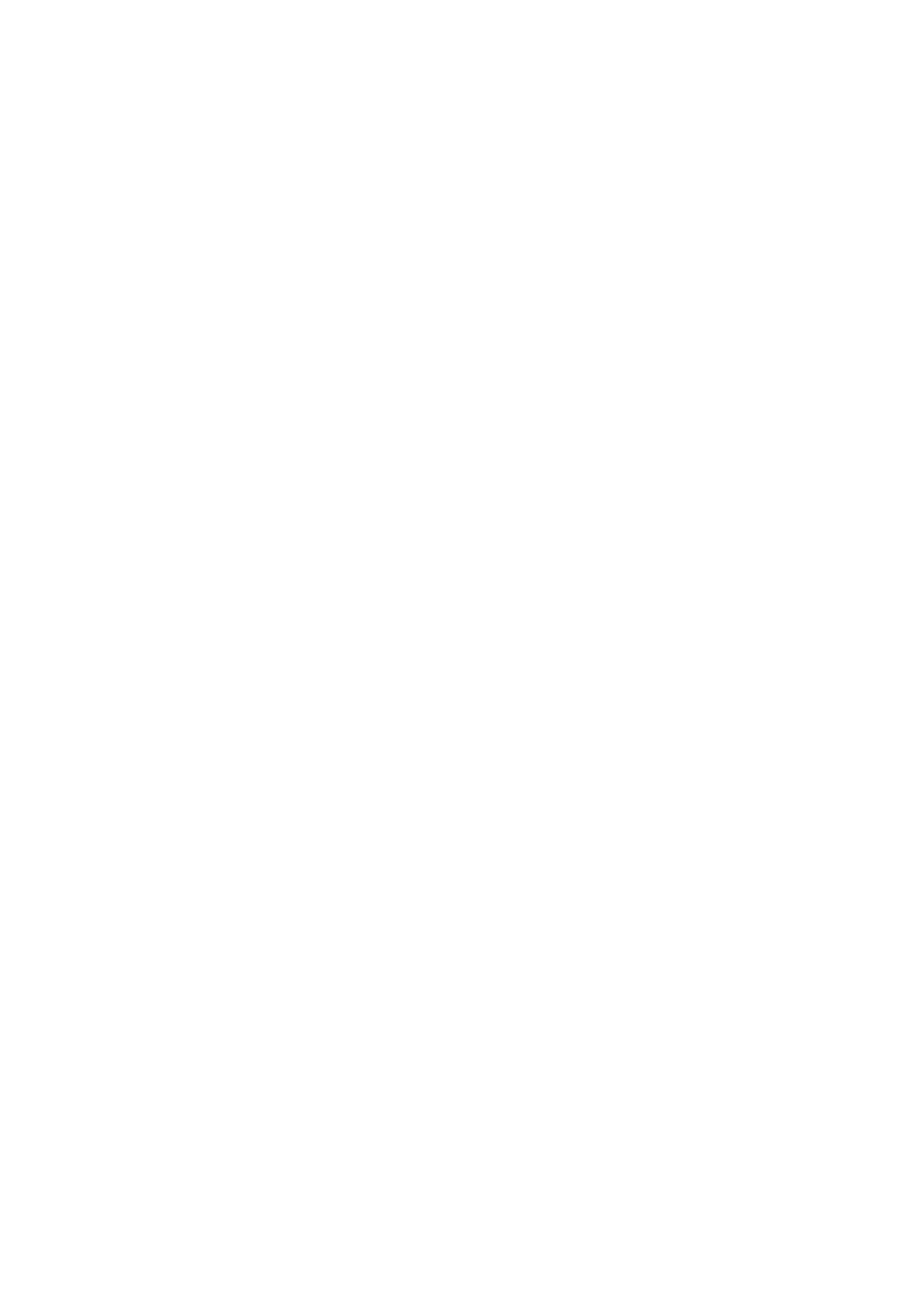# <span id="page-31-0"></span>**8.4 Project Supervision**

EUROCONTROL mamtamed overall responsibility for the project chairing the Project Supervision Team (PST) which comprised eleven States and one airforce (The Czech Republie, Denmark, France, Germany, Hungary, Ireland, The Netherlands, Portugal, Sweden, Switzerland, The United Kmgdom and the German Air Force)

The PELA Test has now the potential to reach student air traffic controllers m ail 41 ECAC States

# **8.5 Experienced Test Design Team**

A Test Development Team of experienced English language specialists having an extensive ATC-English background was estabhshed in Madrid in January 1992. This team was supported by test design experts from Thames Valley Umversity, London. Two of the item writers were based at the 'Ecole Nationale de l'Aviation Civile (ENAC)', Toulouse, and another at Palma de Mallorca. Teamwork was coordinated by the British Council Field Manager, in Madrid, m close consultation with EUROCONTROL at IANS

Test design commenced m January 1992 and termmated at the end of December 1993.

# <span id="page-31-1"></span>**8.6 Needs Analysis and Test Design**

By means of a questionnaire to EUROCONTROL Member States, the project set out to analyse ATC transmissions m terms of language use and to establish ATC expectations of the test. Authentic R/T recordmgs were obtamed and used by the Test Development Team m Madrid and the item writers m Toulouse to develop matenals for the test.

# **8.7 Test Trialling**

The initial test design was submitted to the PST, in December 1992, to agree detailed test specification and content validation. In February and March 1993 four versions of the test were successfully trialled m mne European States (Czech Republie, Denmark, France, Germany, Hungary, The Netherlands, Spam, Sweden and Switzerland) on 253 student air traffic controllers

The PST met agam, m Apnl 1993, to evaluate the trialling exercise, review test design and discuss test administration A number of PST Members had been actively mvolved in the trialling.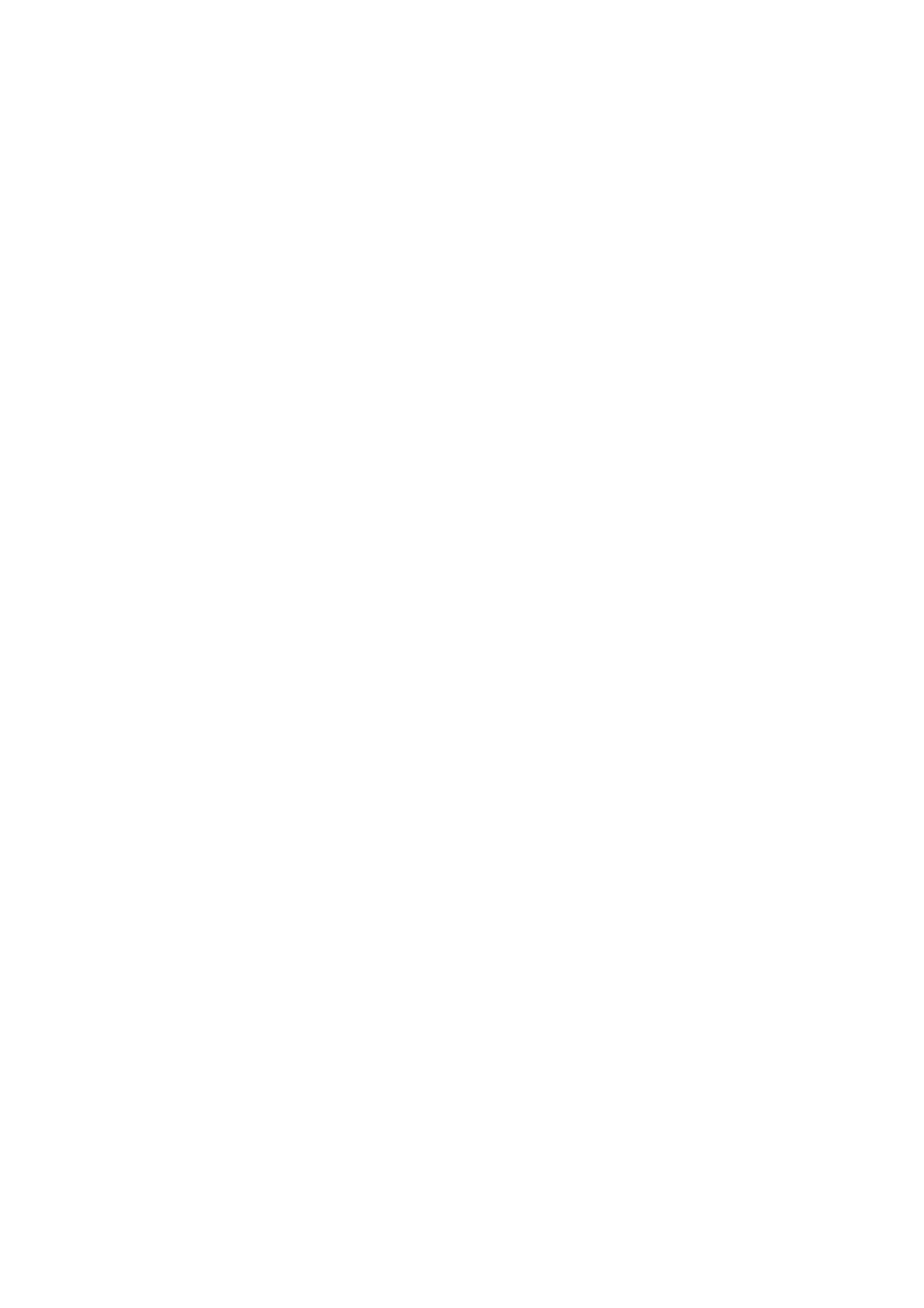# <span id="page-34-0"></span>**9. TEST EVALUATION**

# <span id="page-34-1"></span>**9.1 Test Administration**

From March 1995 until December 1996 a System for the administration, security and maintenance of the PELA was evaluated by EUROCONTROL By the end of 1996 almost three hundred student air traffic controllers from France (127), Ireland (8), The Netherlands (14), Sweden (47), Switzerland (69) and The United Kmgdom (28) had taken the test. A further 33 French students completed the PELA Test in February 1997 (EATCHIP, 1997 - T4, refers.)

Traming packages for test raters and mterlocutors (for the interactive sections) have been developed to support test administration. These packages, together with guidelines for test admmistrators, are mcluded m the PELA Test package

# <span id="page-34-2"></span>**9.2 Test Performance**

Analysis of the évaluation phase of the PELA Test Project (1995-96) mdicated that the test responded effectively to its defmed language performance requirements and specific test objectives (see Sections 5 and 6). This évaluation of the PELA Test also demonstrated that an adéquate knowledge of ATC procedures and expenence in the operational (or simulator) environment is essential It was noted that those students able to practise the test and become famihar with its construction performed better than those with little or no expenence of the test format Apart from some mmor éditorial amendments suggested to the presentation and layout of the test, it has been well received by the student air traffic controllers.

# **9.3 Test Security**

To mamtain the mtegrity of the test and to guard agamst abuses of the System, test security will have to be strictly enforced Because of the potential impact of this test on aviation safety, fair and objective assessment of candidate performance is necessary.

# **9.4 Further Test Development**

After a period of implementation of the PELA Test by States a Working Group of PELA users was established in 2002 to review the existing test and prepare new versions. The group also imtiated development of a computer-based application of PELA to the Listenmg and Oral Responses (ongmally Interactive 1) papers. This application, still under development and due in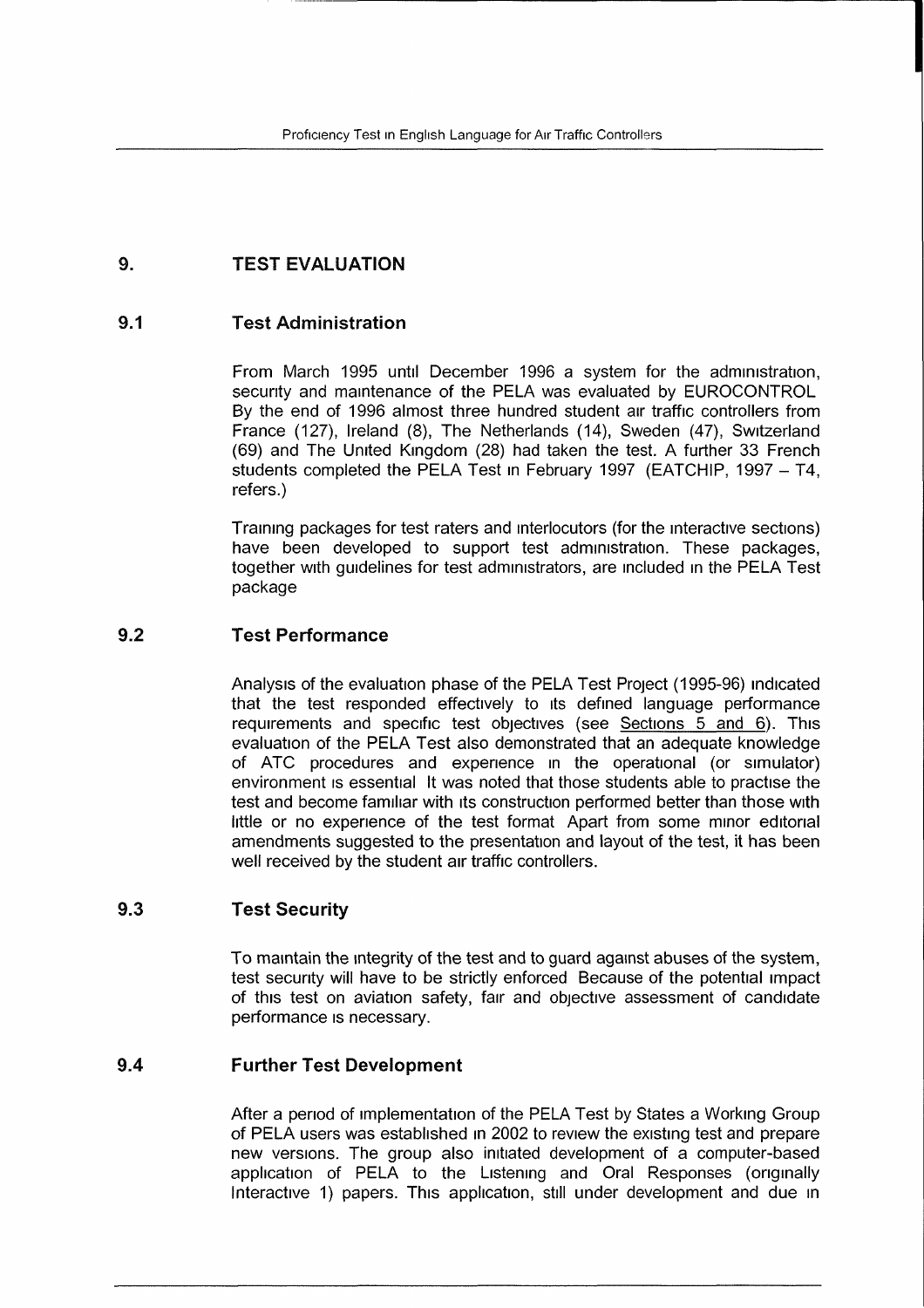Proficiency Test in English Language for Air Traffic Controllers

2004, will now be Web-based, providing a more secure and stable platform for the administration and development of the PELA Test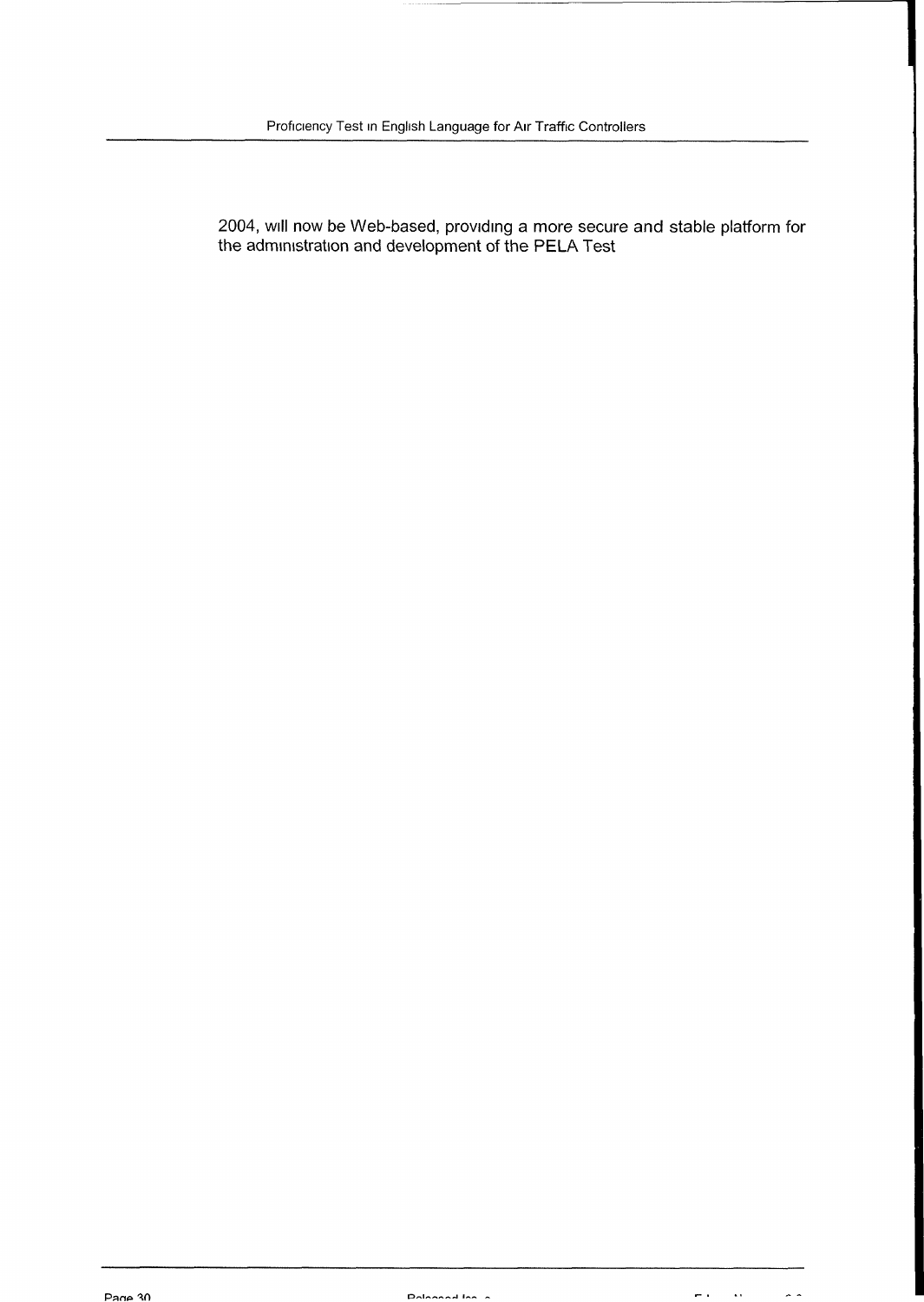# **REFERENCES**

- Anglo-Continental Educational Group U K., *English Language Pre-test System,* Level 4+
- EATCHIP Human Resources Team (1997) T4. *Proficiency Tests in English Language for Air Traffic Controllers* — *Report on the Evaluation Phase of the PELA Test* HUM.ET1.ST05.3000-REP-01 Edition <sup>1</sup> 0 Released Issue. Brussels EUROCONTROL
- EUROCONTROL (1996 & 2003) *English Language Placement Test, PHARE. Luxembourg.* EUROCONTROL IANS.
- ICAO (2004) Attachment to Annex <sup>1</sup> Personnel Licensmg, *Language Proficiency Standard.*
- ICAO (2003) Annex 10, Volume II *Aeronautical Radiotelephony Communications.*

Umversity of Cambridge U.K , *English as a Foreign Language.*

# **FURTHER READING**

- EATCHIP (1996a). Work Programme Document, *Human Resources Business Plan,* Edition 3.0. Brussels: EUROCONTROL
- EATCHIP (1996b) Convergence and Implémentation Plan Document, *Human Resources Management,* Edition 3.0. Brussels EUROCONTROL

Princeton University U.S A , *Test of English as a Foreign Language,* Vol. 5.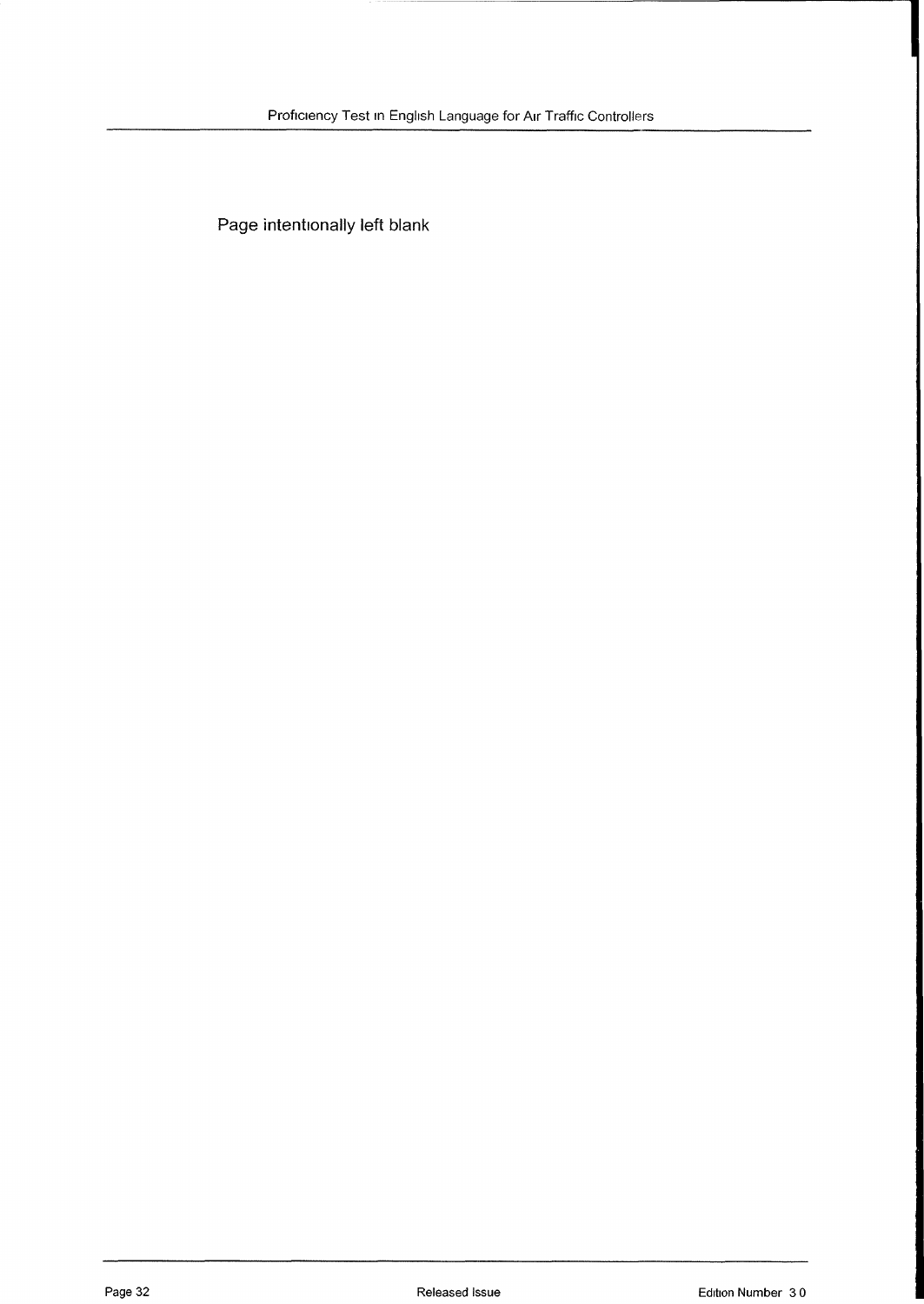<span id="page-38-0"></span>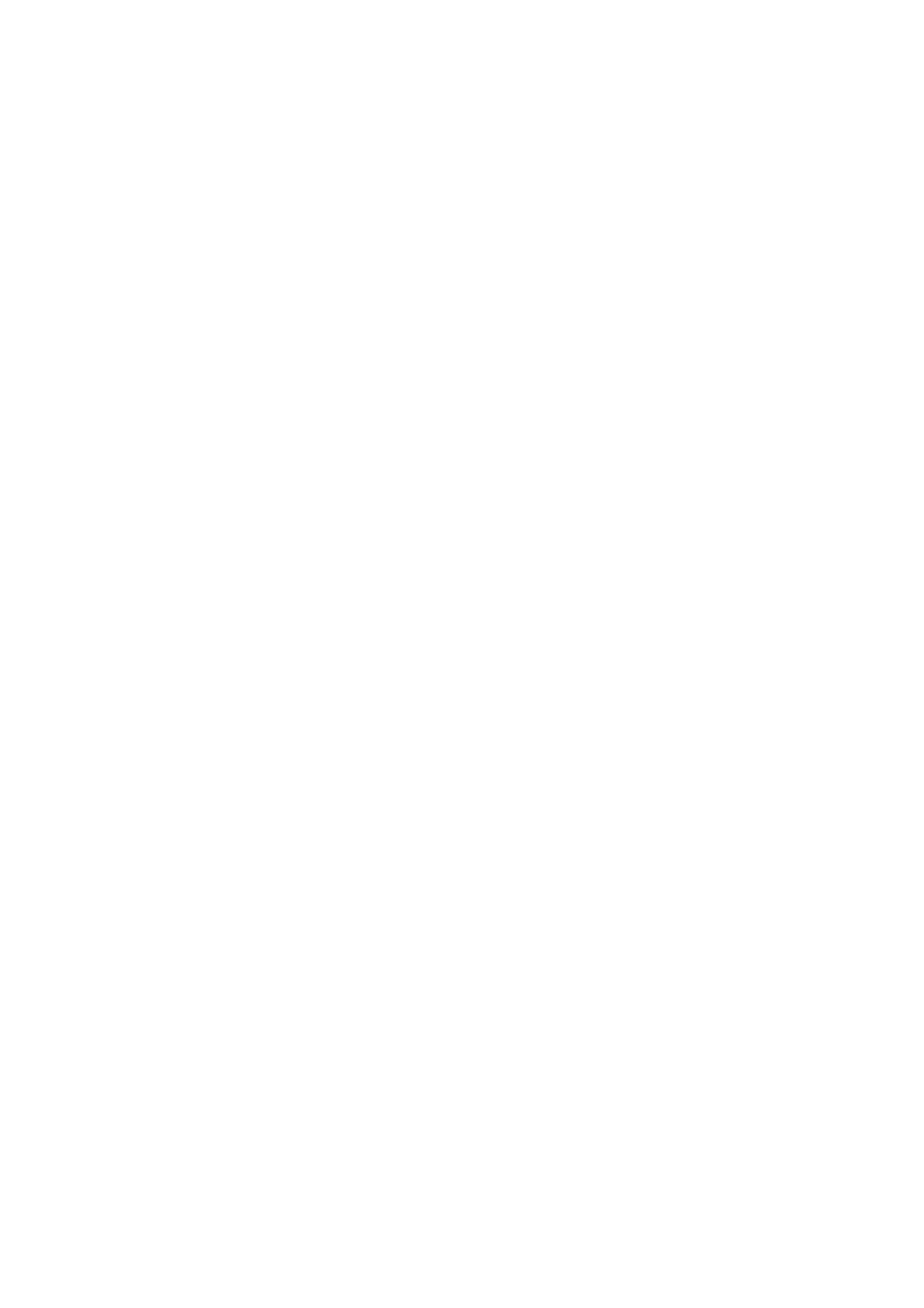# **CONTRIBUTORS**

#### **STATE / ORGANISATION NAME**

## **PELA Working Group**

Chairman **EUROCONTROL IANS** 

# **Members**

**CZECH REPUBLIC** 

**DENMARK** 

**FRANCE** 

# **FYROM**

**HUNGARY** 

LITHUANIA

**POLAND** 

**PORTUGAL** 

**ROMANIA** 

Radka BLAHAKOVA Hana DOBROVOLNA

Adrian ENRIGHT

Jacob BOGMOSE\* Bo Lutten PETERSEN\*

Frédéric LEGRAND Jeremy MELL Linda MAZAL\* Rupert SALMON\*

Vesna DVOJAKOVSKA

Gabor SIPOS Janos KISS\*

Jurate PATASIUTE Pranas TRAINAVICIUS Nerijus MALECKAS\*

Bozena SLAWINSKA Tomasz SKRZYPECKI\*

Iolanda ANDRADE\*

Violeta ALDEA (ROMATSA) Ioana CALIMAN (CAA) Marian EPURESCU (ROMATSA)\* Luana HERESCU (CAA)\* Nona VOSNESENSKY (ROMATSA)\*

### SWITZERLAND

Patrick COYLE

\* Supporting Member

# **Document configuration**

**EUROCONTROL Headquarters** 

Carine HELLINCKX (external contractor)